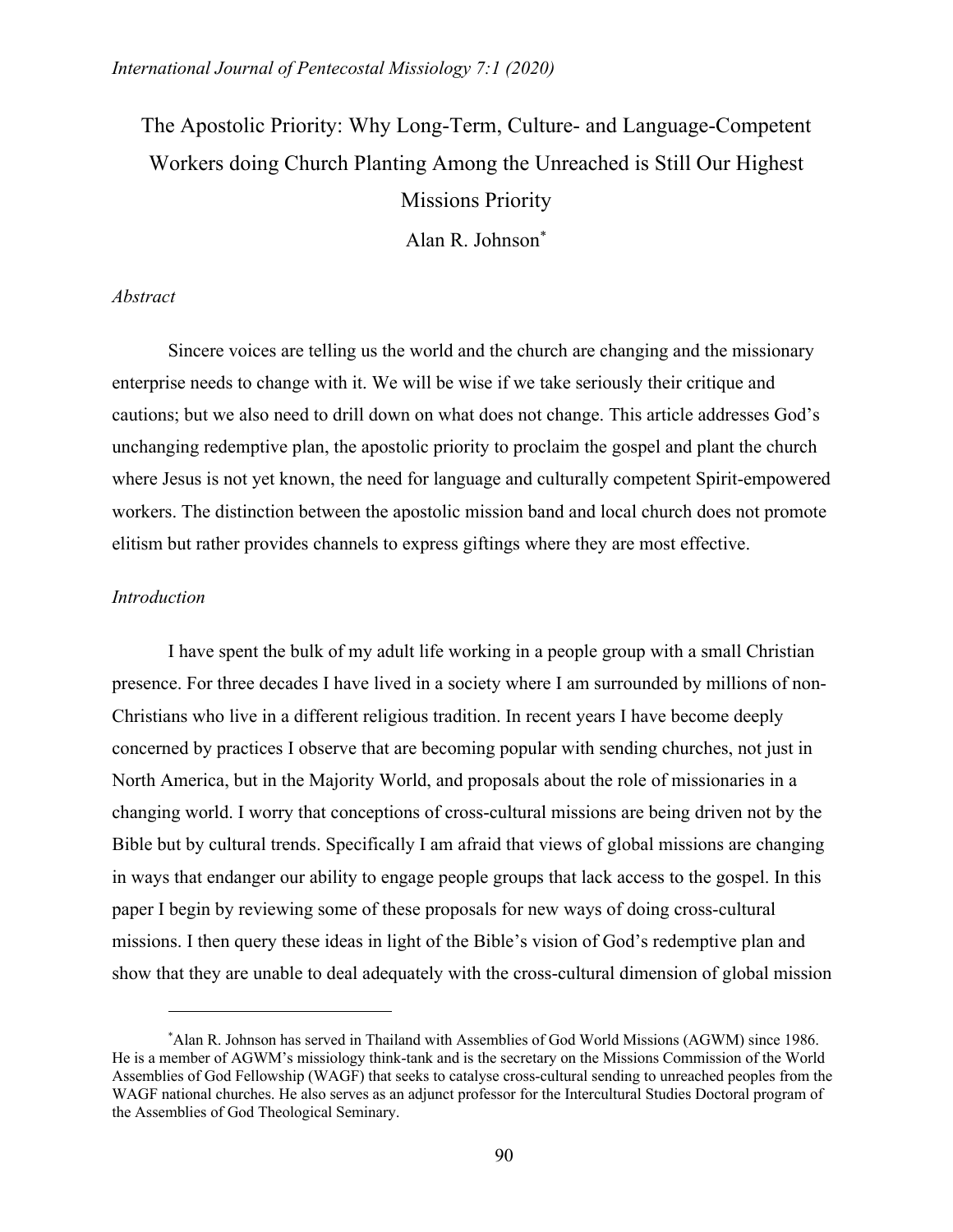or produce cross-cultural workers capable of fulfilling this task. I then counter these proposals by arguing that looking at world mission through the lens of the two redemptive structures found in Acts, which are the local church and the Pauline mission and missionary band, provides a sharper focus on cross-cultural missionary labor and a more helpful way of conceiving the role of local churches and their members' role in global mission. I conclude by exploring implications of the different roles of the two redemptive structures and my assertion that the apostolic priority of proclaiming Christ and planting the church where He is not known by workers embedded in the language and culture of the people, needs to remain the fundamental work for missionaries from which all other activity entails.

### *Voices Calling for Reassessment of the Missionary Role*

My first realization that something was up in terms of conceptions of global mission and the missionary role came from talking with missions-interested young people while visiting several of our denominational schools back in 2004 and 2005. When explaining their calling to global missions, it was either conducting or facilitating short-term trips or starting in one place for a few years and then moving elsewhere or doing some kind of social compassion ministry. It became clear to me that those of us out on the ground in places around the world, steeped in the missiology of evangelizing, discipling, planting indigenous churches and church movements, training leaders, and serving in Jesus' name, all from the power of the Holy Spirit, were going to be seeing people come into the organization with a conception of missions vastly different than ours.

My concerns grew when I started finding proposals in print from cross-cultural workers advocating for changes in the nature of the missionary role. A number of these articles begin by *describing* changes in the world and the church with respect to global missions, and then go on to *prescribe* what they think the nature and conduct of cross-cultural missions should be in light of the shifts observed in the world and church. The kind of thinking expressed seems to include a critique of Western missionary enterprise and combine it with current trends to propose a new way of doing cross-cultural mission. It also is based in the reaction to the historical disjunct between church and mission. Bosch in *Transforming Mission* highlighted this in his chapter on the emerging ecumenical paradigm, by starting with reflections on the rediscovery of the role of the church in mission.<sup>1</sup> The inheritance of the modern missionary movement is seen as abiding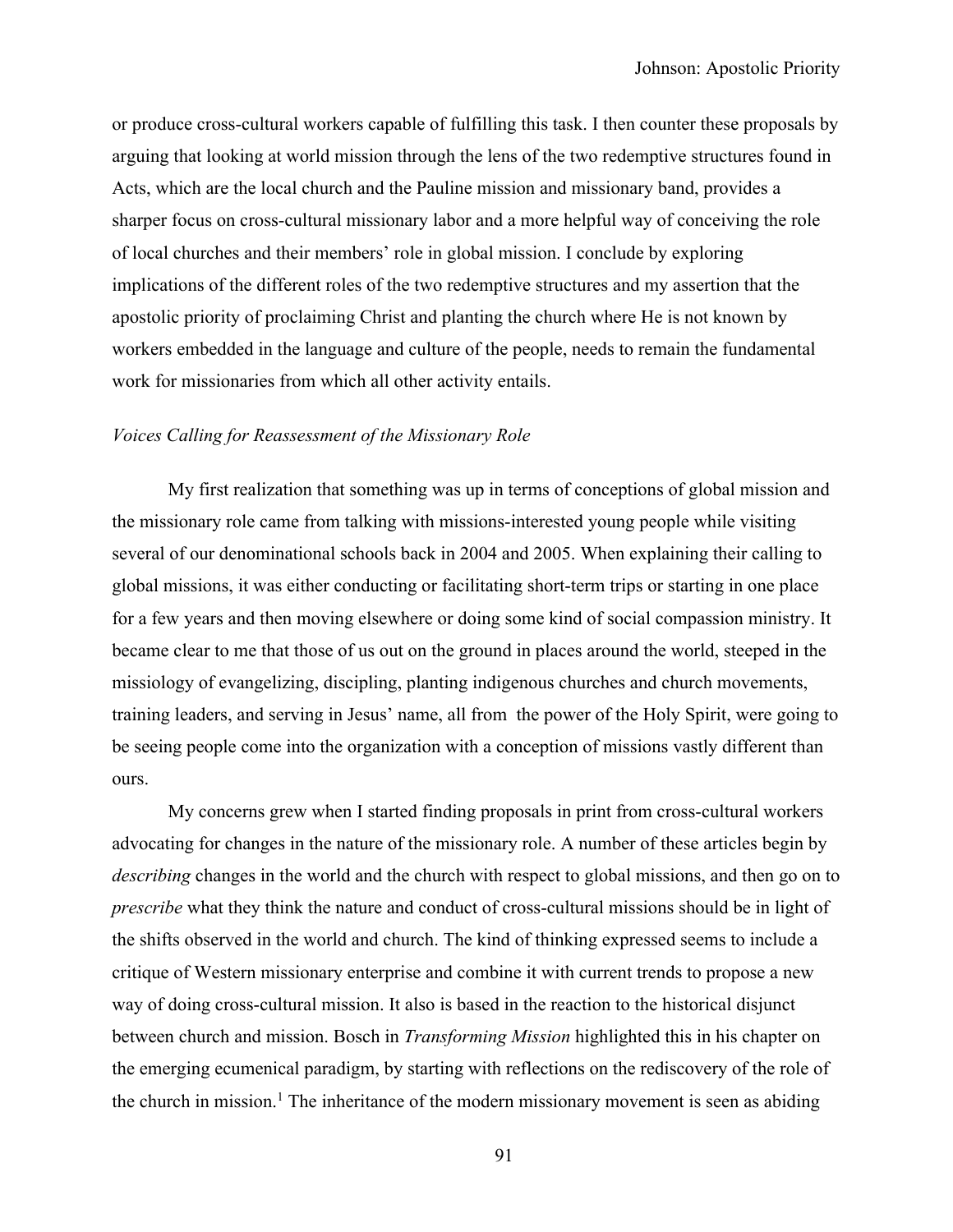dichotomies between churches that send and churches that receive missionaries, between the home base and the mission field, between those called by God to serve Him and ordinary Christians, and between the life of the church at home and its mission in the world.2 The argument is that 100 years after Edinburgh in 1910, these bifurcations have broken down<sup>3</sup> as "the contemporary missional era encompasses a wide variety of initiatives and impulses," with that list including short-term missions, business as mission, children at risk, human trafficking, racial reconciliation, relief and development, environmental concerns, and evangelism and church planting.4 In what I have read where the authors move towards a prescriptive mode, four themes stand out: a change from an evangelistic role to a facilitative or supportive one, a shift from cross-cultural work as a special calling to everyone being a missionary, a short-term approach that is project oriented rather than an emphasis on long-term workers embedded in language and culture, and the content of cross-cultural mission work shifting towards compassion ministry.

## *Evangelism is Out and Facilitating is In*

Sometimes the massive growth of the church in what is often called the Global South leads both pastors and mission leaders to conclude that an evangelistic and church planting role for missionaries from the West is no longer needed. Yeh, overviewing the missiological landscape in 2010, draws a series of conclusions from the massive changes "in the political, theological, and spiritual landscapes," arguing that "If more Christians now live in the non-Western world than in the West, it calls into question the older concept of Western missions to the non-Western world being primarily evangelistic."5 He notes that "evangelism is no longer what non-Western Christians need" and that the days of Western paternalism are gone.<sup>6</sup> In his view the new way is facilitating partnerships where "donating books and starting seminaries are better and more effective uses of missions resources" than preaching on street corners or planting churches.7

A pragmatic version of this shift is based in efficiency and effectiveness. One megachurch North American pastor, upon learning about a church planting movement in Thailand originated by a local Thai, gave a large amount of money to help them with logistics, such as travel, printing, and some building. His comment was, "The world has shifted and changed. I believe the day of the great white missionary is gone.<sup>38</sup> He sees now a direct church connection with local pastors and movements to support and encourage those who are making evangelism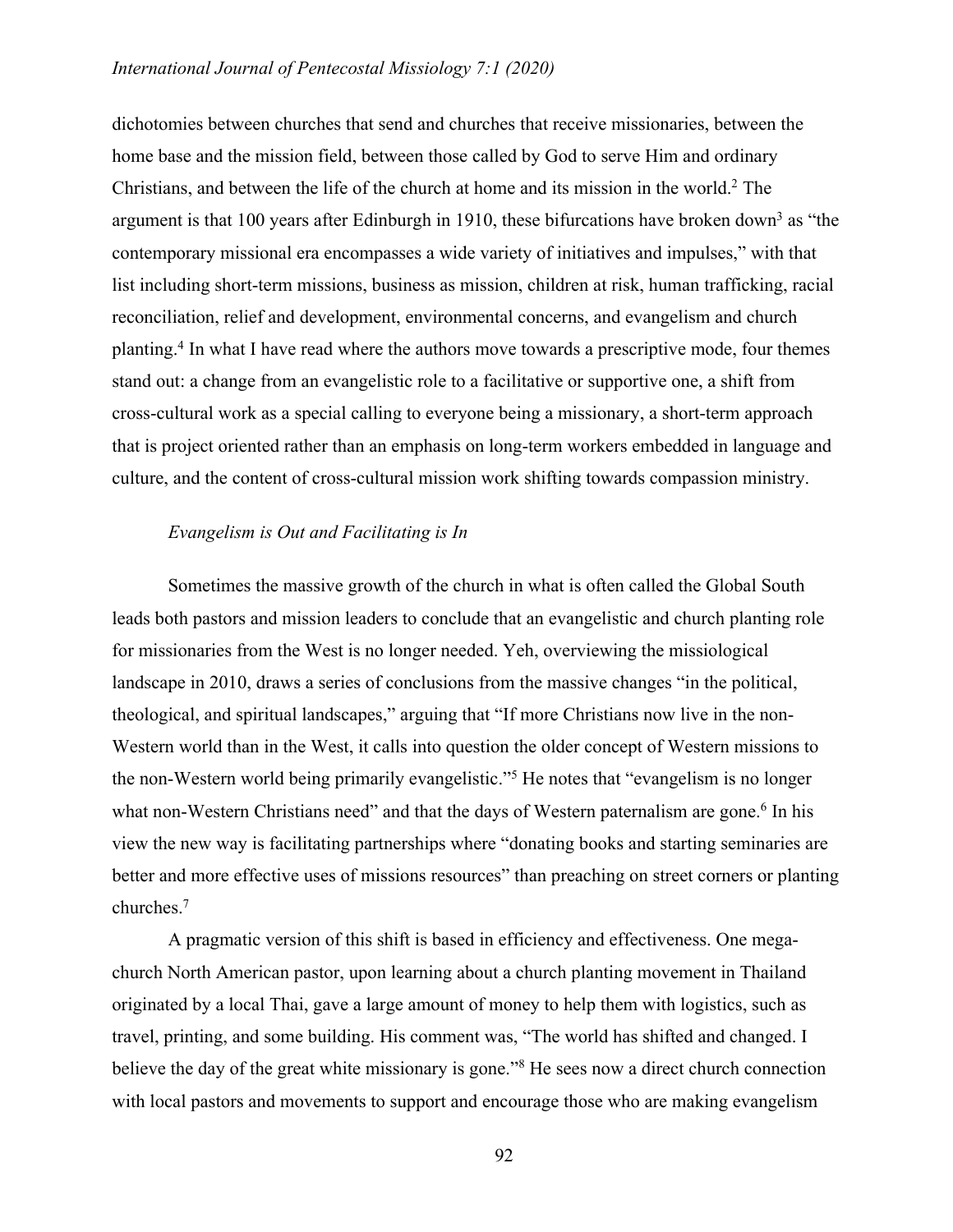happen in unreached places. In some scenarios this would eliminate the role of the cross-cultural worker altogether. Other versions of this might retain global workers to function as facilitators and conduits for that relationship. This view is not only held by pastors looking for tangibility and return on investment, it is also articulated by some mission leaders. Grant Haynes believes "There isn't a real need for Westerners to be those pioneer, apostolic, reach-every-last-peoplegroup kind of missionaries …. We should be there for encouragement, coaching, and possibly theological training."<sup>9</sup>

Another version of the facilitator role is proposed by Waltrip, who argues that changes in the world and trends in global missions mean that cross-cultural workers are evolving to adapt, and that leads towards a role change which involves "becoming highly specialized missionaries working in a diversity of contexts to assist the growing indigenous churches."10 Such workers he calls "global missionaries," who were career workers at one point, and gained specialized skills which they are now utilizing across many cultures, presumably among existing local church movements. Waltrip's proposal appears to be advocating adaptation to the trend of short-term trips and the accompanying project mentality and retrofitting the career missionary role to it.

### *Everyone is a missionary*

Wonsuk Ma points out that the primary missionary paradigm of the second half of the second millennium was a natural creation of the social context.<sup>11</sup> The world was divided into Christendom and the heathen, thus mission was "out there," while home was considered evangelized. The places where workers went to labor were radically different than their home societies so that they needed to be specially trained and supported, and the home base churches were separated from mission and could only help by sending aid and lifting up prayers. He concludes, "consequently mission became an elitist movement, left to the hands of experts. <sup>12</sup> He argues that the rise of global Christianity has led to a changed social context and a revision of the conception of mission the he encapsulates in the idea of democratization.13 Democratization is "a theological concept referring to a process through which a privileged status or call, initially granted to a small group of select people, is eventually expanded to include the whole community of God's people."14

The changed social contexts, in this Age of Global Christianity, means that this revision process needs to challenge the unidirectional flow of mission from the West to the rest,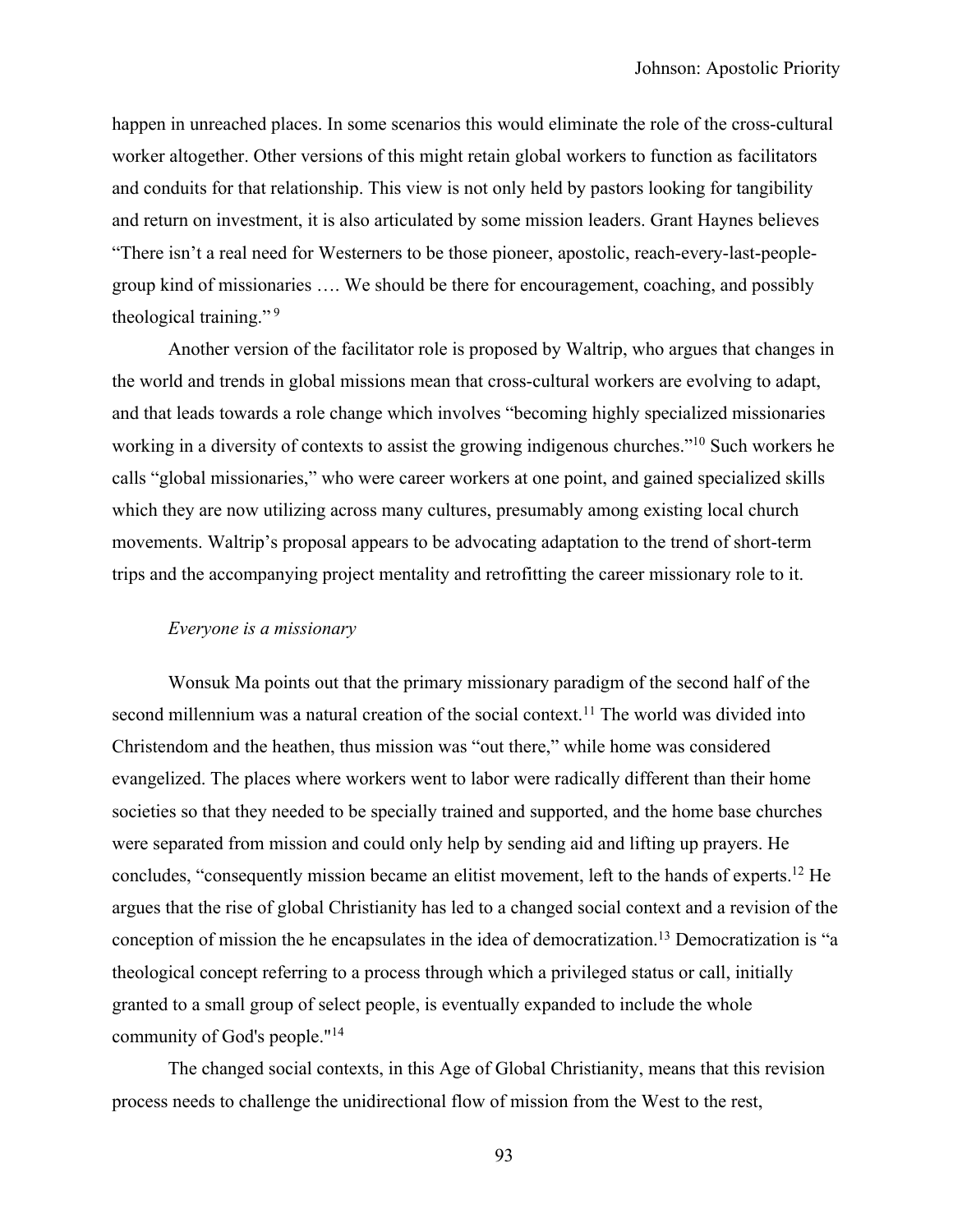broadening the nature of mission to a larger vision than just evangelism, and break free from the elitism of the old paradigm, so that the whole church, North and South, participates in mission.<sup>15</sup> This feat is accomplished by bringing the notion of the mission field from "faraway" to nearby daily life and the workplace, fostering a holistic view of life, so that their lives become a testimony to God's saving grace as well as their words and works.16

Ma's argument for revisions in the conception of cross-cultural mission are nuanced in both theology and history. At the popular level in North American Christianity, anything with "mission" in it brings a gravity to the activity, and the slogan "everyone is a missionary" is seen as motivating Christians to view their everyday life as a mission field and thus appropriate for evangelism.

#### *Short-term is here to stay but less clear than ever as to what it means*

Eldon Porter makes the point that local churches no longer want to simply support missions, as they now want to be involved. He suggests that missions agencies need to change to accommodate this kind of desire to participate from local churches in the sending base. A primary way of involvement is through short-term missions trips (STMs). A recent article in *Christianity Today* pointed out the controversial nature of short-term missions trips, even before their boom in the 1980s and 1990s. They noted that the missions community initially saw them as "little more than a recruiting tool for full-time missionary service" and then as things progressed, STMs "appeared like a threat to longer-term work,"17 with research showing that "as much as a third of all U.S. Christian dollars channeled abroad on behalf of 'mission' is mediated through mission trips."18 However, with their rapid growth, some 2 million people a year participating in the U.S. alone, STMs "were eventually embraced as an alternative missions strategy altogether."19 Olsen and McNeel document the increasing amount of critique of STMs starting about a decade ago, but their article shows that this activity, which "by conservative estimates, American Christians alone spend billions of dollars per year," is increasingly unclear as to what short-term trips done well resemble.<sup>20</sup> Their article, which explores some of the ways that STM is changing, observes that there appears to be "a growing willingness among some evangelicals … to embrace virtually any kind of travel as a tool for the kingdom."21

Some go beyond the argument that mission practice should be shaped by what the sending base churches want, to advocating the view that short-term mission work actually gets us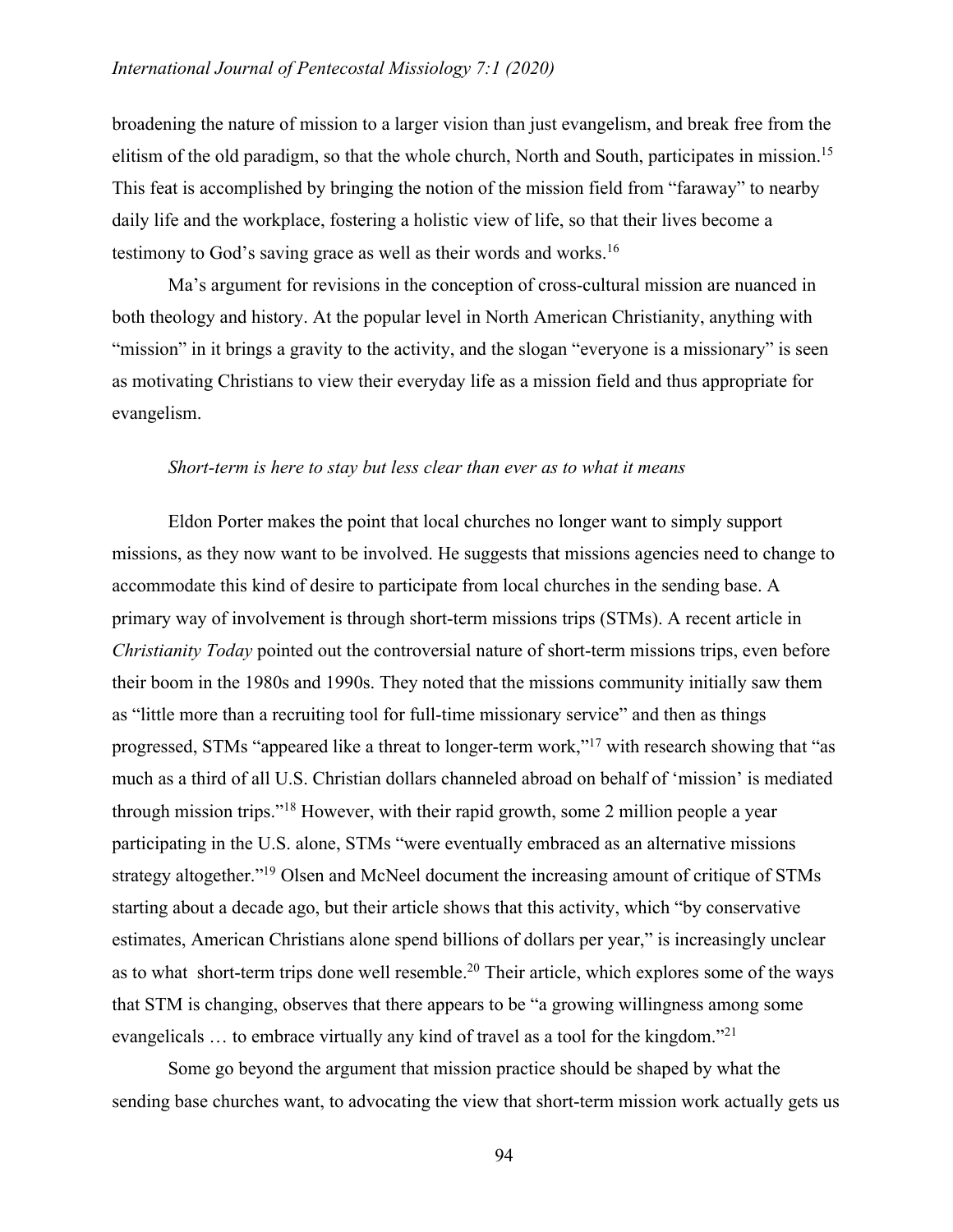closer to Biblical missions. Larry Poston argues that Paul's work laid the precedent for shortterm work and that this was the "original pattern for the spread of the [g]ospel that was designed and implemented by the Holy Spirit and revealed by Him through the New Testament writers" and that this represents, "not an innovation but rather a return to a New Testament pattern of mission."22

## *Compassion ministry resonates with the senders*

If short-term trips are the primary vehicle for creating personal involvement for churches, the preferred ministry content of those trips tends to be compassionate ministry. Social justice is a hot issue in North America, and not only among Christians. According to Steve Porter, there is a "heightened sensitivity and renewed commitment to social action in American society" and refers to this socio-cultural value as the "social turn" or "social justice turn."23 I participated recently in a project of the AGWM Missiology group where we talked with several USA AG pastors about their missions practices and reasons for them. A major theme that emerged was compassion ministry expressed through the vehicle of short-term trips. In explaining this concept some of our interviewees noted that compassion ministry "resonates" with church members, thus making it easier to raise funds and mobilize action.

## *The Problematic Nature of These Proposals for a New Missionary Role*

I find these proposals for new models of doing global missions problematic on several levels. In this section I take the activities advocated for cross-cultural work by these proposals and create a composite picture of the missionary role, and then critique the model in terms of Biblical goals, task complexity, and the demographic realities of where the church does and does not exist.

### *Problematic in Terms of Biblical Goals*

In my own reading I have not yet encountered anyone who has ever examined the practical implications of the changes they are advocating in terms of the Biblical vision of proclaiming the gospel to all the *ethne* (Matt. 24:14). The key component parts of these suggestions on how to do mission when put into a composite picture show: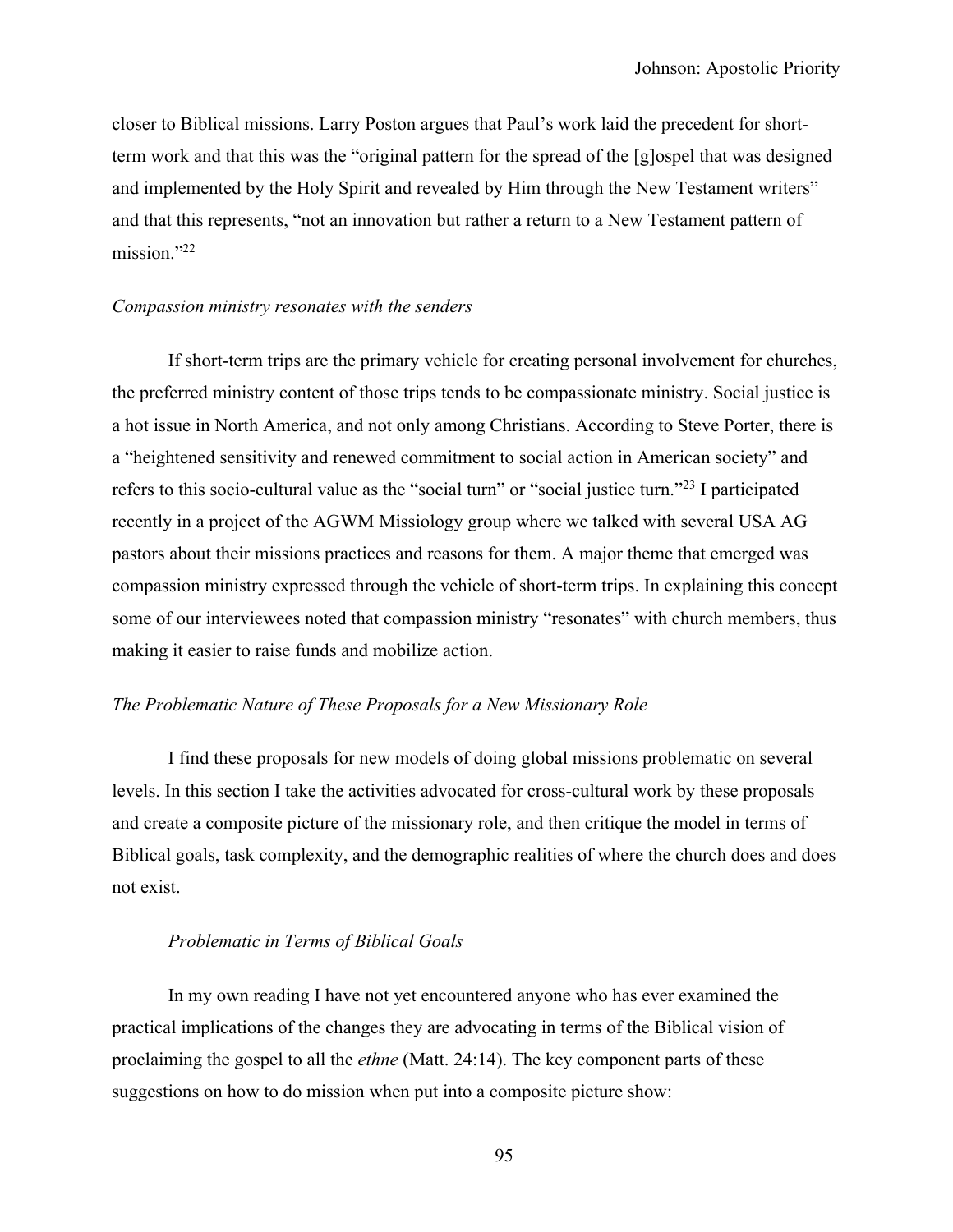- everyone is considered a missionary and all outreach of any kind is by nature missionary
- a geographic conception of mission means that whenever anyone crosses a geographic boundary, they are doing mission, thus making all diaspora people and migrating people missionaries by default fit in this category
- cross-cultural workers go on short terms trips from their home base with a project focus for ministry
- they do little evangelism and do not participate in church planting
- they work in partnership with the existing church and do not pioneer in new areas or with helping people groups
- they work in a supportive/facilitative role for the host church
- the ministry they do tends toward an emphasis on compassion and social ministry

This composite, for the most part, is built from current trends both in the world and the church that the various authors identified. The key question to now ask is: can missionary workers that look and operate like this help accomplish God's redemptive purpose as laid out by the Bible? A quick overview of the goals and activities found in just the five commissions in the Gospels and Acts<sup>24</sup> (Matthew 28:16-20, Mark 16:14-18, Luke 24:44-49, John 20:21-23 and Acts 1:4-9) yields the following:

- GOALS make disciples of all the *ethne*, proclaim the gospel to every creature, preach repentance and forgiveness in Jesus' name to all the *ethne*, and witness to Christ from Jerusalem to the ends of the earth.
- ACTIVITIES proclaim good news, repentance, and forgiveness, incorporate them into the family of God through baptism, teach them to obey everything Jesus commanded, wait for the promise of the Father, Spirit-empowered witness to Jesus crossing cultural boundaries to the uttermost parts of the earth, sent into the world as Jesus was sent into the world by the Father, extending forgiveness in Jesus' name.

What we see here is a task of immense complexity that is global in scope, embraces all the diversity of humanity, requires cross-cultural efforts and the need for abilities in evangelism, discipling, teaching, and planting faith communities and has the logic of ongoing transmission within cultural segments where the church is birthed, as well as continuing ongoing cross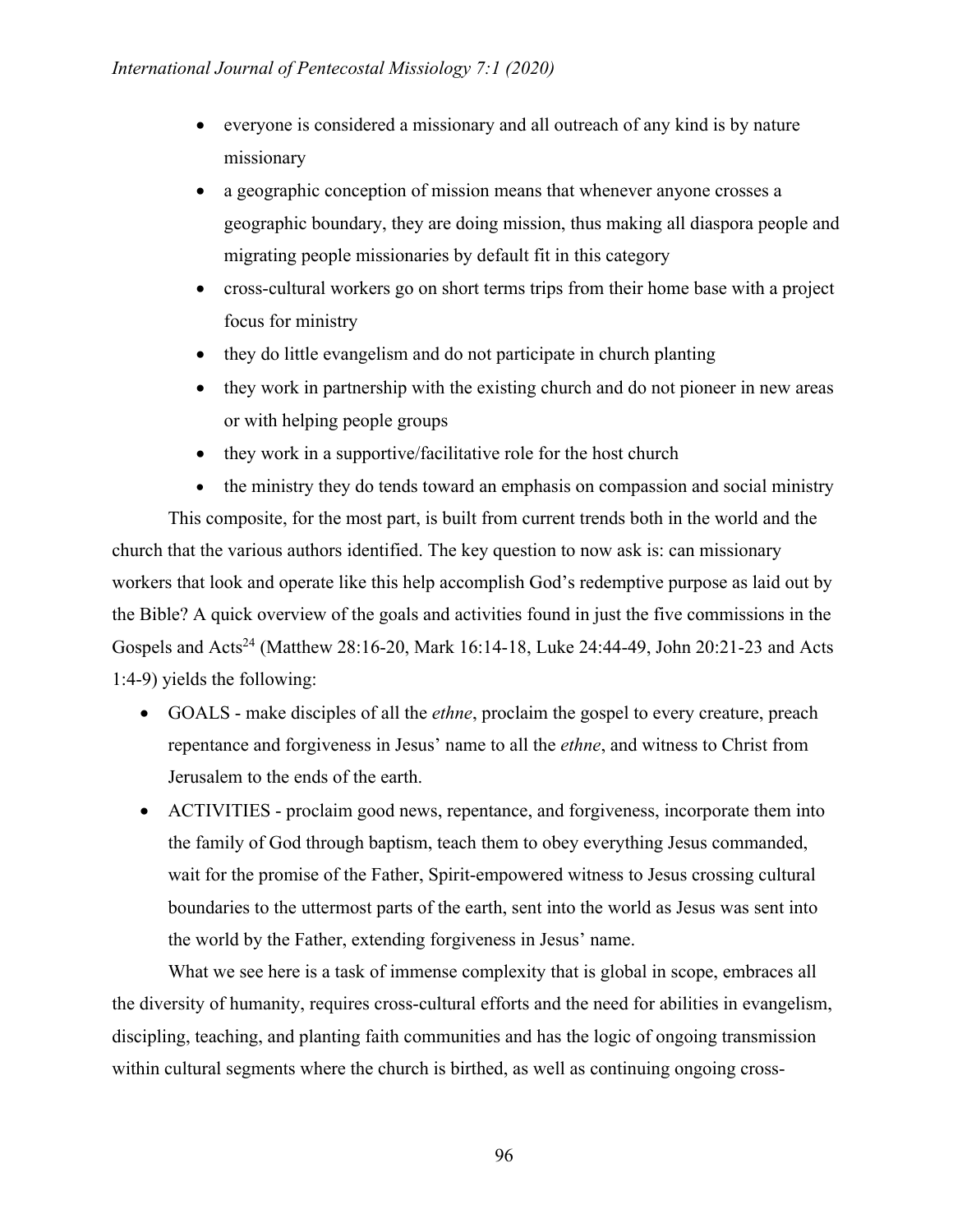cultural transmission into all the *ethne* (Mt 24:14; Mark 13:10) and is committed to the whole Church.

It is very clear that someone looking at this task and the activities to accomplish it would never propose a cross-cultural worker force made up of untrained, short-term people who are to facilitate or train the existing church that they do not understand culturally nor know their language and that are oriented towards social ministry. In addition to this point there is nothing in all of Scripture to indicate that any people or segment or era of the church gets a pass on doing their part towards the goal of God being glorified among the nations.

### *Problematic in Terms of Task Complexity*

A consistent weakness in my view in the literature on the mission of the church and these proposals for changes in the missionary role is lack of attention paid to the cross-cultural dimension that is clear in the Biblical vision of God's redemptive plan. Once you take evangelism, discipleship, and church planting cross-culturally, you increase the number of variables and multiply complexity. While the church participates in God's mission, and in this sense, the mission (singular) of the church is broad, the conclusion drawn from it is incorrect. An example of this matter is Deborst's observation on the broad view of mission:

Far from being restricted to the task of a few "professional" missionaries, mission is the responsibility and privilege of each and every Christian, who is called to offer all she or he is and does as an act of worship.25

This is a wonderful statement that is true. But as it is worded, the writer tries to make her true point at the expense of trained cross-cultural workers. It implies that the whole of the mission of the Church, including its cross-cultural dimension, can be accomplished by local Christians. Missions history shows that what Ralph Winter called missiological breakthrough among a people group without access to the gospel rarely happens without intentional crosscultural efforts by structures dedicated to this task. Other complex tasks in our society routinely require training and preparation; it is hard to understand how taking the Christian message into the cultures of the world across both generations and physical distances could be construed as a task to be tackled by short-term workers or local Christians, who by definition are "local" because they are not moving.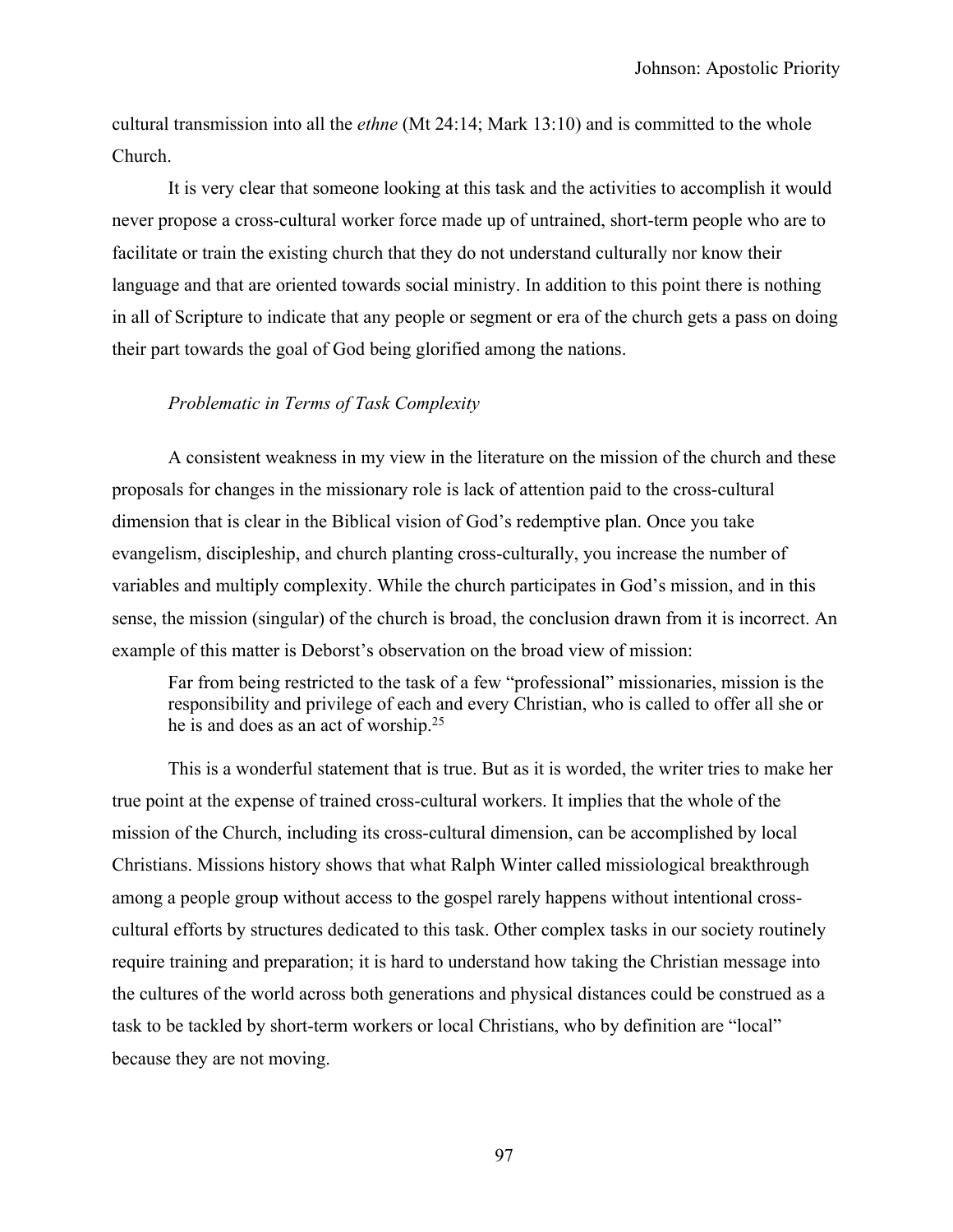Democratization of the task fits much better in a mono-cultural situation than a crosscultural one. When Christians are on the move and relocating and thus forming diaspora communities, they do not, as a rule, automatically start reaching local non-Christians, nor do they suddenly practice contextually sensitive ministry. When they do think of "missions" outside the border of their now home country, they generally begin with wanting to help in some way people back in their birth homes. The reality that people think their culturally-embedded version of faith is *the correct* version means that methodologically they practice a diffusion mode of gospel sharing, inviting others to join them in the way they follow Jesus rather than helping develop indigenous forms of faith. "From everywhere to everywhere," or "from everyone to every place" are great slogans, but they do not solve the problems of taking the gospel to the world. In fact they would exacerbate virtually everything on the list of criticisms of traditional western mission.

To assume that untrained individual operators moving around the world would correct the excesses and errors of a colonial approach to cross-cultural mission is not reasonable. The literature is full of critiques about the paternalism, inefficiency and ineffectiveness, elitism, cultural insensitivity, and hubris of the modern missionary movement. What career workers on the ground see with short-term amateurs in mission forays is all the same problems of superiority, control, waste, creating dependency, and cultural insensitivity.<sup>26</sup> The very proliferation of writing about short-term missions and the need for best practices, along with the current angst I noted above, shows us that "everyone a missioner" does not play out well in actual cross-cultural interaction.

# *Problematic in Terms of the Demographic Realities of Where the Church Does not Exist or is Very Small*

The current demographic realities of taking the gospel to all the tribes and tongues of our world show that the suggestions for a new kind of missionary are poorly aligned with the remaining task. Sixty percent of all non-believers in the world have very few followers of Jesus in their own people group; they are the classical *unreached people* defined as having less than 2% Evangelicals among them and less than 5% of any form of the Christian faith present. People living in such settings still need people from outside their culture to come, learn their languages and witness to Jesus. The problem of hearing the gospel is increased when we ask the question of the cultural relevance of the gospel message that they have available to them. Many of the small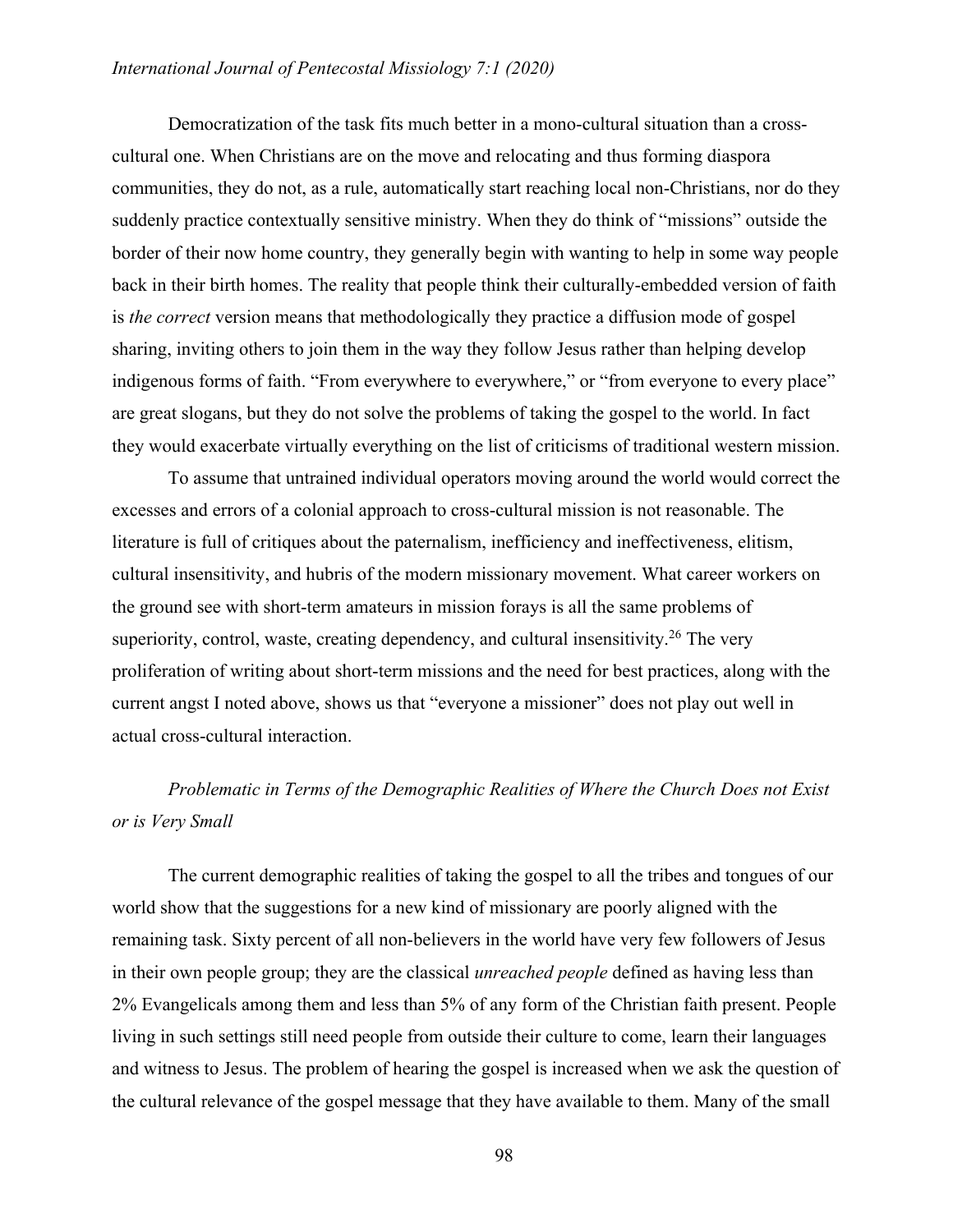churches that exist among unreached peoples are minorities that have a very foreign form of the Christian faith, and the average non-Christian sees them as having left their ethnic identity for an alien faith and identity. Thus, while the chances are low to even meet a Christian, the chances of meeting someone who follows Jesus in a way they see as not forsaking their ethnic cultural inheritance is even smaller.

Sixty percent of the non-Christian world having little access to the gospel is a large number, but what happens when that database of the world's ethnolinguistic groups is filtered at the 0.1% level? We find that fully 25% of the world's population lives in social systems where 1 in 1000 or less are Christian: a stunning 1.85 billion people. Right at 40% of the world lives with little access to the gospel, with just under half of that population living in places that are 0.1% or less that identify as Christian. Add to this point the fact that the vast majority of all cross-cultural workers are located among the non-Christians who already have significant numbers of Christians among their own people. The well-meaning suggestions for revamping cross-cultural global Christian mission, when juxtaposed with demographic realities, shows itself to be driven by what is happening in societies where the church exists and by the interests and sensibilities of Christians in those societies rather than the trajectory of God's redemptive mission.

# *A Way Forward: Pauline Mission as Paradigmatic*

If the new proposals I reviewed for doing cross-cultural mission are not up to the task as defined in the Gospels and Acts, where do we go from here? In this section I explore a way forward that follows from Luke's tracing of the Pauline apostolic band and Paul's letters. The overview essays that I cited above and the proposals growing out of descriptive work showing trends in how cross-cultural mission is happening want to broaden both the scope of the activities of mission and the participants doing them. Practically that translates to the rhetoric of every person as a missionary and virtually any activity in any place being "missions" of some variety. As I pointed out above, the serious flaw is the lack of recognition of the implications of what crossing culture with the gospel means. I will argue here that the Book of Acts and Paul's letters provide a path forward that allows for both broad and narrow views of mission and incorporates full involvement for every believer and full integration of evangelism and social responsibility. This view takes seriously the cross-cultural dimension of global mission and the need for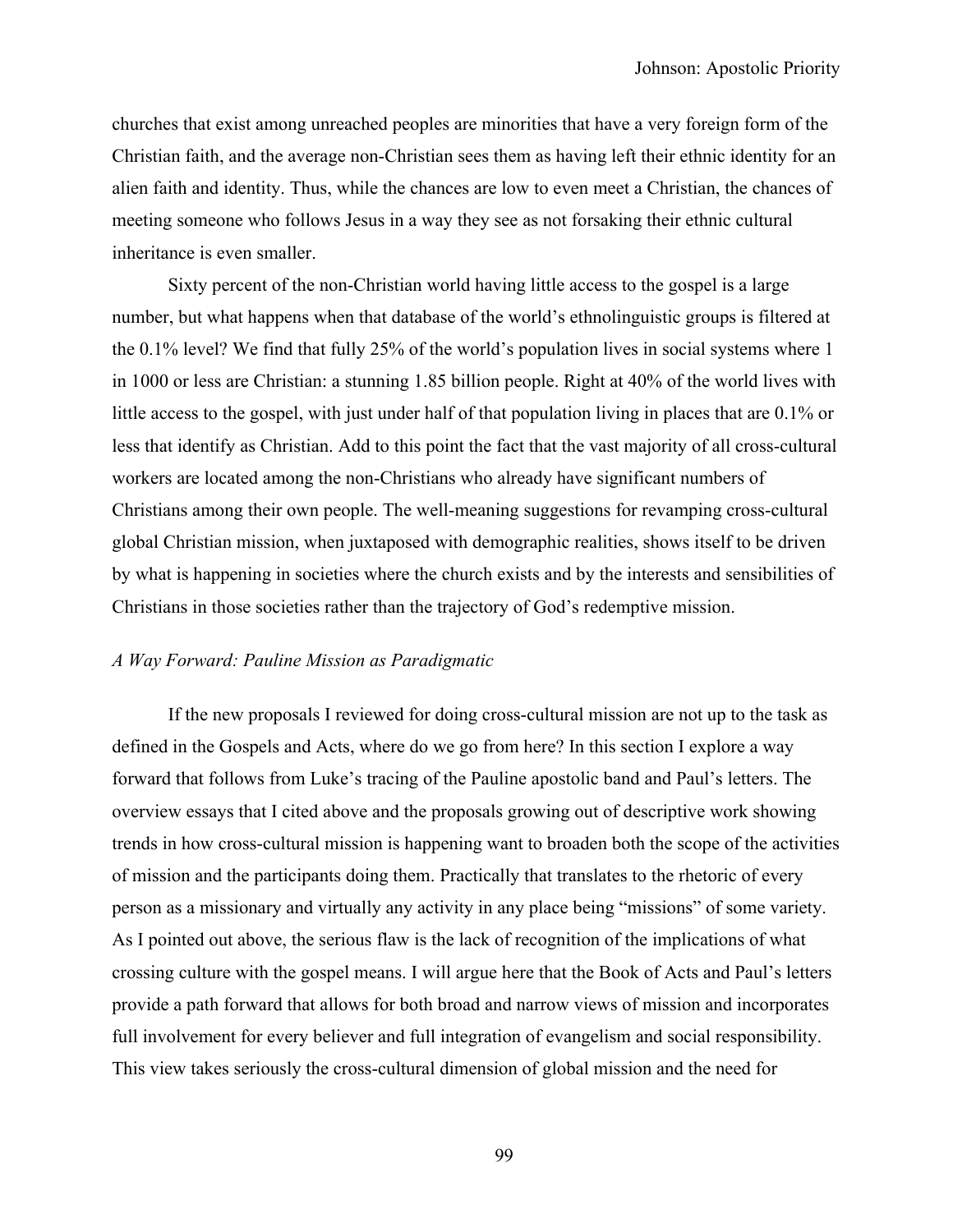dedicated structures and workers to address that task, all while making the work of every believer serving in word and deed strategically significant as well.

The Book of Acts shows us that the cross-cultural dimension in taking the gospel to the world spawned a distinct structural response. Ralph Winter's seminal article on God's two redemptive structures shows how in Acts we see the local church and apostolic mission band.<sup>27</sup> The Acts narrative shows the Spirit working through already existing structures and repurposing them rather than requiring the invention of something new from scratch. Local church fellowships meeting in houses were modeled after the synagogue and the Greco-Roman forms of the ancient household, political assembly, and voluntary association.<sup>28</sup> Winter argues that Paul most likely was following the procedures of Jewish proselytizers who worked all through the Roman empire.<sup>29</sup> Robert Banks points out that when Paul is talking about his missionary band, he uses the Greek term *ergon* (work), concluding that the mission band was a task group with a specialized work.<sup>30</sup> They were involved in a common task, their gifts were aimed at the evangelization of outsiders rather than edification of the body, and while the churches all had multiple authority figures, in the mission band it was Paul who was in charge.<sup>31</sup> The missionary band was not characterized by things that mark the Church such as the gathering of its members, the importance of mutual edification nor the use of the body metaphor.

It is crucial to note that each of these structures, local churches and cross-cultural missionary bands, do different things well and have different strengths in God's redemptive mission. The narrow work of the Pauline apostolic band was *to plant churches who would then be able to participate in the mission of God*. The broader mission of the Church incorporates all we know from both Testaments about the people of God. "Mission" in the singular is "used to define the scope of all that God has given His Church to accomplish with the *missio Dei*."32 Examples of this breadth of scope can be found across a spectrum of scholars writing on the mission of the church; they include proclamation of the gospel, making obedient disciples, teaching, planting new churches, responding to human needs with loving service, seeking to transform unjust structures, creation care, bearing witness to Jesus and the love of God, bringing God's forgiveness, living as a community in a way that demonstrates the inbreaking of God's rule in Jesus as instrument, serving as a sign and foretaste of the Kingdom of God, sanctification, unification, and reconciliation.<sup>33</sup> Where they will differ is on the relative weight and priority of some of these elements, but the central components are widely shared as being on the broader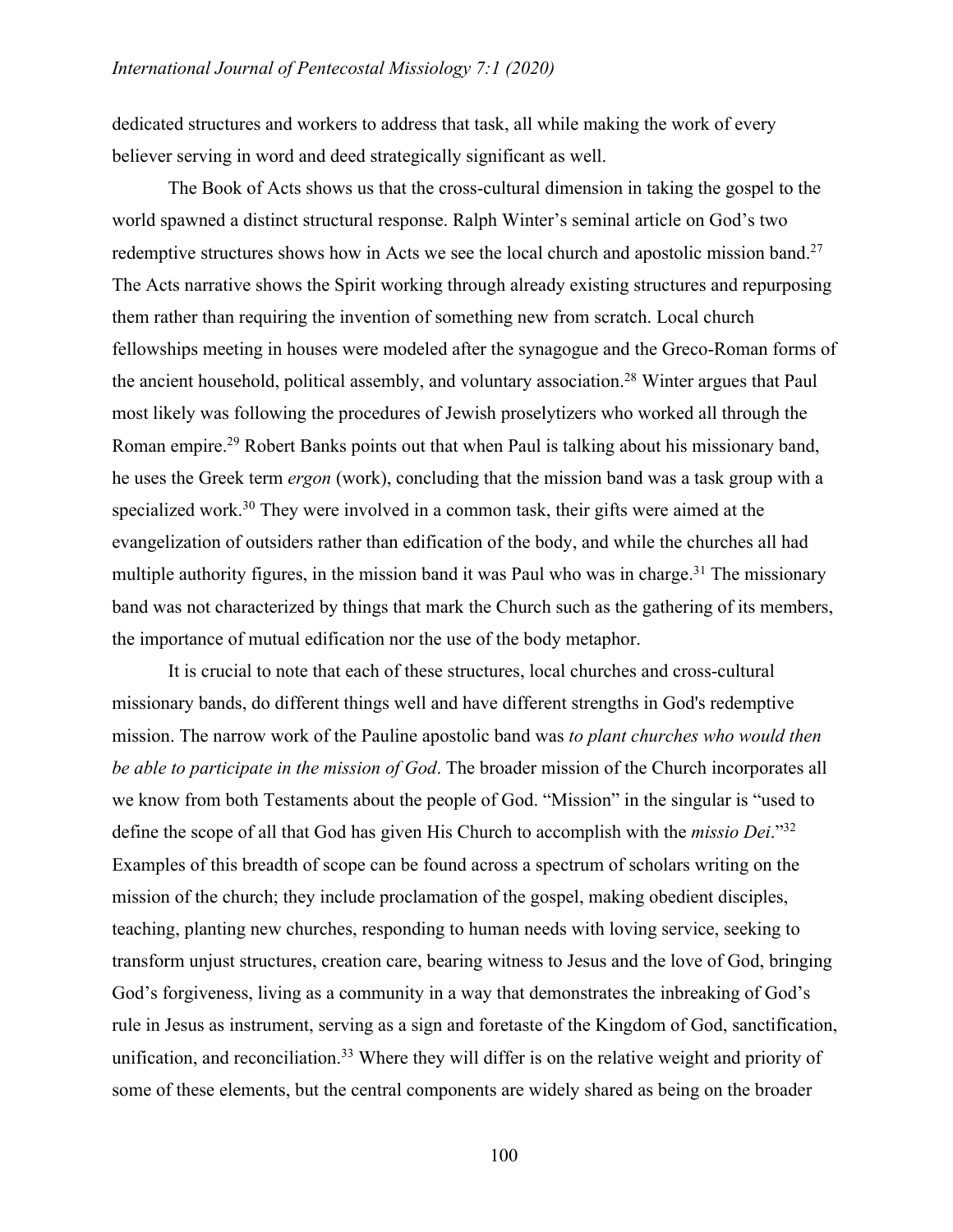radar of the activities of God's people. What is important here to my point is that in the very clear Biblical trajectory of God's redemptive plan to all the cultures of the world, the missionary band is best suited to the complex task of the initial penetration with the gospel and planting the church and strengthening it. However, once local churches rooted in their communities and ethnic groups exist, even in very early stages, they are a stronger vehicle for the crossgenerational work of evangelizing their own society and tackling the broader social issues that are implicated in the calling of God's people to reflect his character to the world and see his rule established.

Art Glasser makes the point that the worship and fasting of Acts 13 by the multicultural and very evangelistic Antioch church came about because of the realization that the mandate from their Scriptures, as Jesus had taught his apostles to understand it, was greater than what they could accomplish with their house church structure in one place.<sup>34</sup> Acts 13 is thus a pivotal moment not because it was starting a cross-cultural movement of the gospel; that had already happened with Philip in Samaria and Peter and Cornelius in Antioch, when Gentiles were evangelized. Rather, it was the use of a new structure, the mobile missionary band, that took the gospel across geographic and cultural boundaries for the purpose of establishing local church structures among new places and peoples. Jerry Ireland argues that Luke's articulation of the mission of the church emphasizes "the eschatological orientation of the church to the nations" and reveals a primary mark of the church.<sup>35</sup> In this view the "setting apart" of Barnabas and Saul for cross-cultural witness in Acts 13:

constitutes an important corrective for the holistic mission movement, which largely has failed to recognize the way in which missions sodalities born of this concern for the nations in Acts differ in purpose and function from the modality of the local church. In other words, ecclesiology and missiology, though they overlap, are not the same thing and this is especially evident in Acts in key places where missionary teams are set apart for the church's cross-cultural church planting efforts.36

Bowers notes that Paul's missionary labors have been the dominant model for Christian expansion in part because of the way that Luke-Acts highlights his work.<sup>37</sup> However, it is now widely acknowledged that Luke was not just a historian but also a theologian. Roger Stronstad argues that Luke's narratives fall into a combination of four categories: episodic, typological, programmatic, and paradigmatic.38 By the latter he means that the episode shows normative features for the mission and character of God's people living in the last days. I want to argue that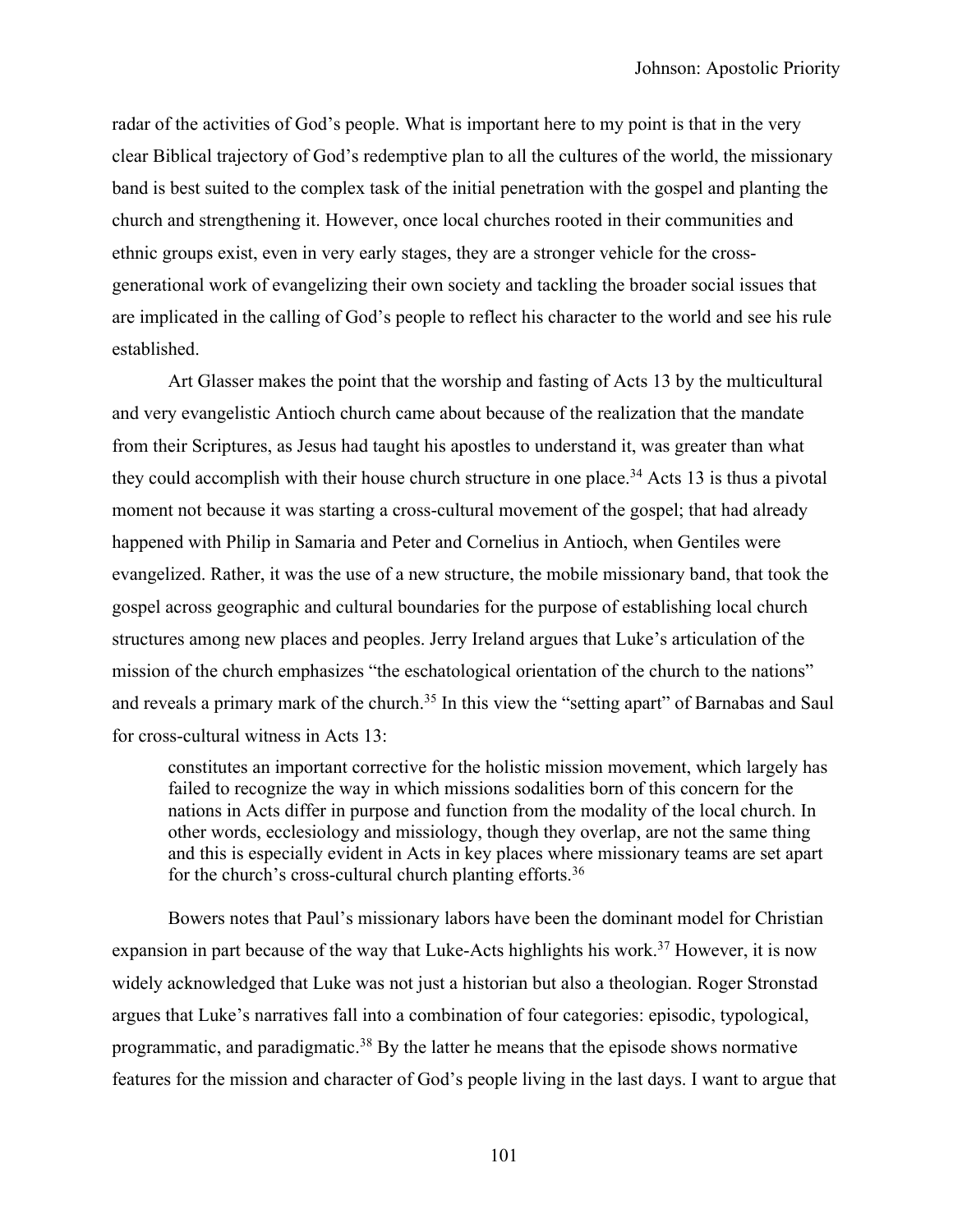Luke's honing in on the Pauline band goes beyond being merely programmatic in the sense of pointing to the unfolding of future events, such as the progress of the gospel across cultural lines to being paradigmatic for the conduct of the cross-cultural transmission of the gospel both structurally and in terms of goals and practices.<sup>39</sup> What Paul experiences in meeting Jesus and then does in obeying his call in the Book of Acts and talks about in his letters shows us the nature of his calling, his understanding and interpretation of that call, and the practices he followed to fulfill it.

# *Paul And His Apostolic Band: Calling and Practice*

### The nature of Paul's call

The record of Acts shows that Paul was a chosen instrument who was to carry the name of Jesus to Gentiles, kings and Israel (9:15) and who would suffer for the name of Jesus (9:16). He was chosen to know God's will, see Jesus and hear words from his mouth (22:14), and to be witness to all men of what he saw and heard (22:15). Jesus appeared to him to appoint him as a servant and witness of what he saw when he met him and what he would reveal to Paul (26:16). He was sent to open people's eyes, turn them from darkness to light and from the power of Satan to God, so that people would receive forgiveness of sins and place among God's people who are sanctified by faith in Jesus (26:17-18).

### Paul's interpretation of his call

It is what Paul did in terms of where he went, what he did, and why, that we get insights into how he understood his call. It is easy to read the story as if his decisions and movements were fixed. When we get to Acts 13, Paul has already been planting churches in Cilicia before Barnabas came to bring him to Antioch. We also know from Acts1-12 that in addition to Cilicia there were fellowships of believers present in Jerusalem, Samaria, Damascus, Caesarea, Cyprus, Cyrene, Phoenicia, Syria, and that the gospel message was carried to Ethiopia by the returning servant of Candace.

In each of the three recorded journeys that focus on Paul and his band, from Acts 13 until he arrives back in Jerusalem with the offering for the church there in Acts 21:15 ff., they begin by passing through places where the church already existed. On Cyprus in Acts 13:4-12 they do evangelistic labors and strengthen the churches in Syria and Cilicia in Acts 15:41 and Galatia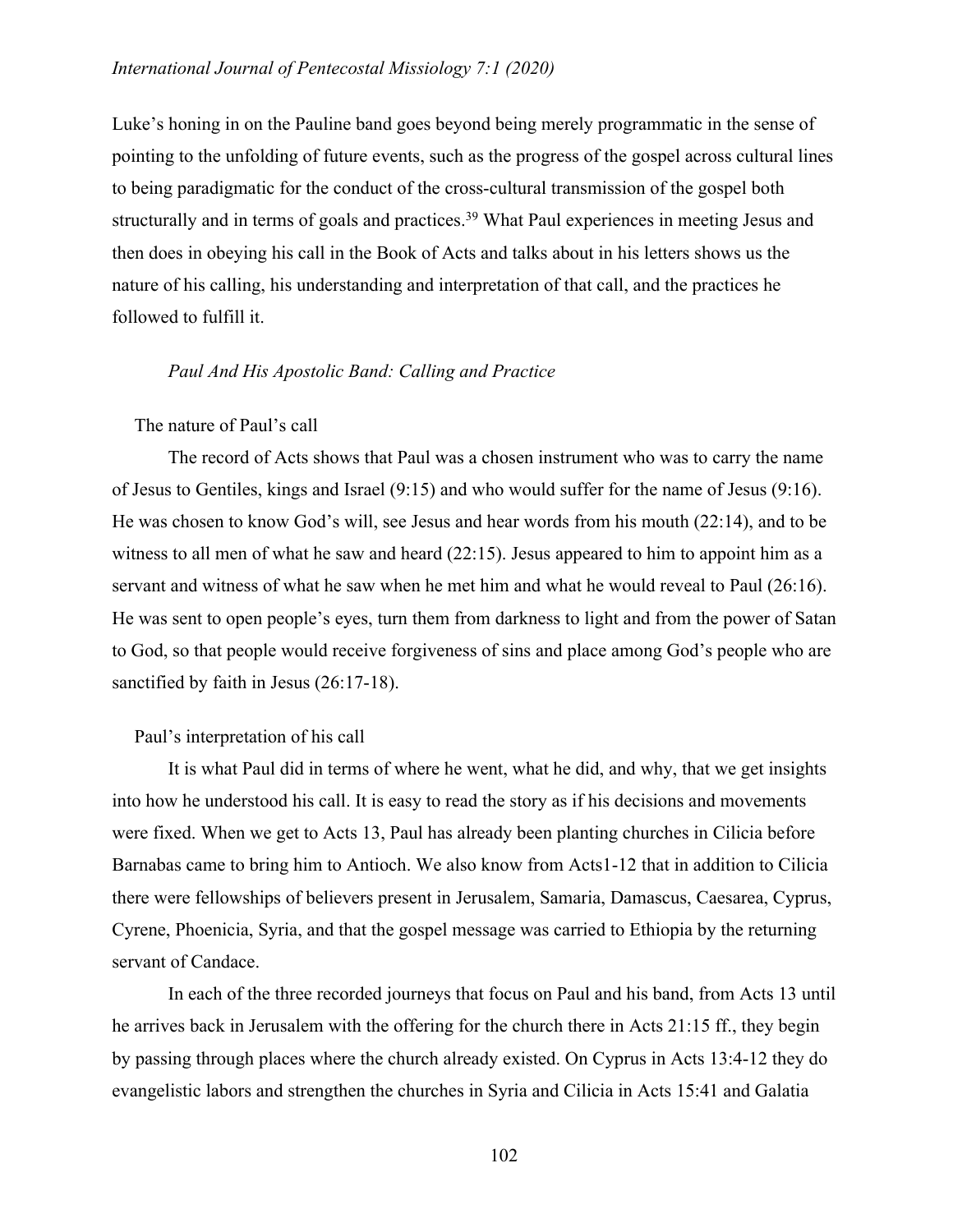and Phrygia in Acts 18:23. But the trajectory was always set on carrying the gospel to new places. Bruce notes that starting with the Jewish synagogue was a "regular feature" of their procedure and "a practical expression of the principle laid down by Paul in Rom. 1:16—that the gospel should be present 'to the Jew first.'" Bruce points out that Paul's understanding of his ministry as primarily to the Gentiles, while Peter was an apostle to the Jews, did not preclude him from going to the synagogue because it was a bridgehead for reaching Gentiles due to the God-fearers who would be present.<sup>40</sup> Bruce concludes, "It was regularly the God-fearing Gentiles who attended the synagogue that formed the nucleus of Paul's 'churches of the Gentiles."<sup>41</sup>

Paul's reflections on his calling shows that he understood it as proclaiming the Good News of Jesus to places "where Christ was not known" (Rom. 15:20) and not building on another's foundation. Paul applies Isaiah 49:6 in the second Servant Song that the New Testament applied to Jesus (Luke 2:29-32) to himself and Barnabas in the particular aspect of Gentile evangelization. His visiting of churches to strengthen them in Acts 15:41 and 18:23 at the start of his travels are likely fellowships that he helped to found and that he must pass through, in order to continue to seek new areas where the gospel had not yet come. I think it is significant that Paul did not see his work as going to places where the church existed that he did not help found. His letter to the Romans again shows him in movement, not avoiding the church, but wanting to share mutual encouragement (Rom. 1:11-12) and more importantly to have them assist him on his way to evangelize in Spain (15:24). This trajectory of seeking to take the gospel to new ground is confirmed by the Acts narrative where there is movement from Cyprus to evangelization in Asia Minor, the direction of the Spirit to not evangelize in Asia or Bithynia (Acts 16:7), and the resulting call to Macedonia on the western Aegean. In the third journey he plants the church in Ephesus in the province of Asia where he had previously been forbidden to work by the Spirit (Acts 19:1). Even when Paul is interacting with a church he helped to start his hope is to see his team's area of influence enlarged "so that we may preach the gospel in lands beyond you" (2 Cor 10:15-16).

### Paul's ministry practices

Again, it is easy to read the story in Acts of Paul's journeys and see what he did as fixed rather than as decisions made within a range of choices based on his understanding of his calling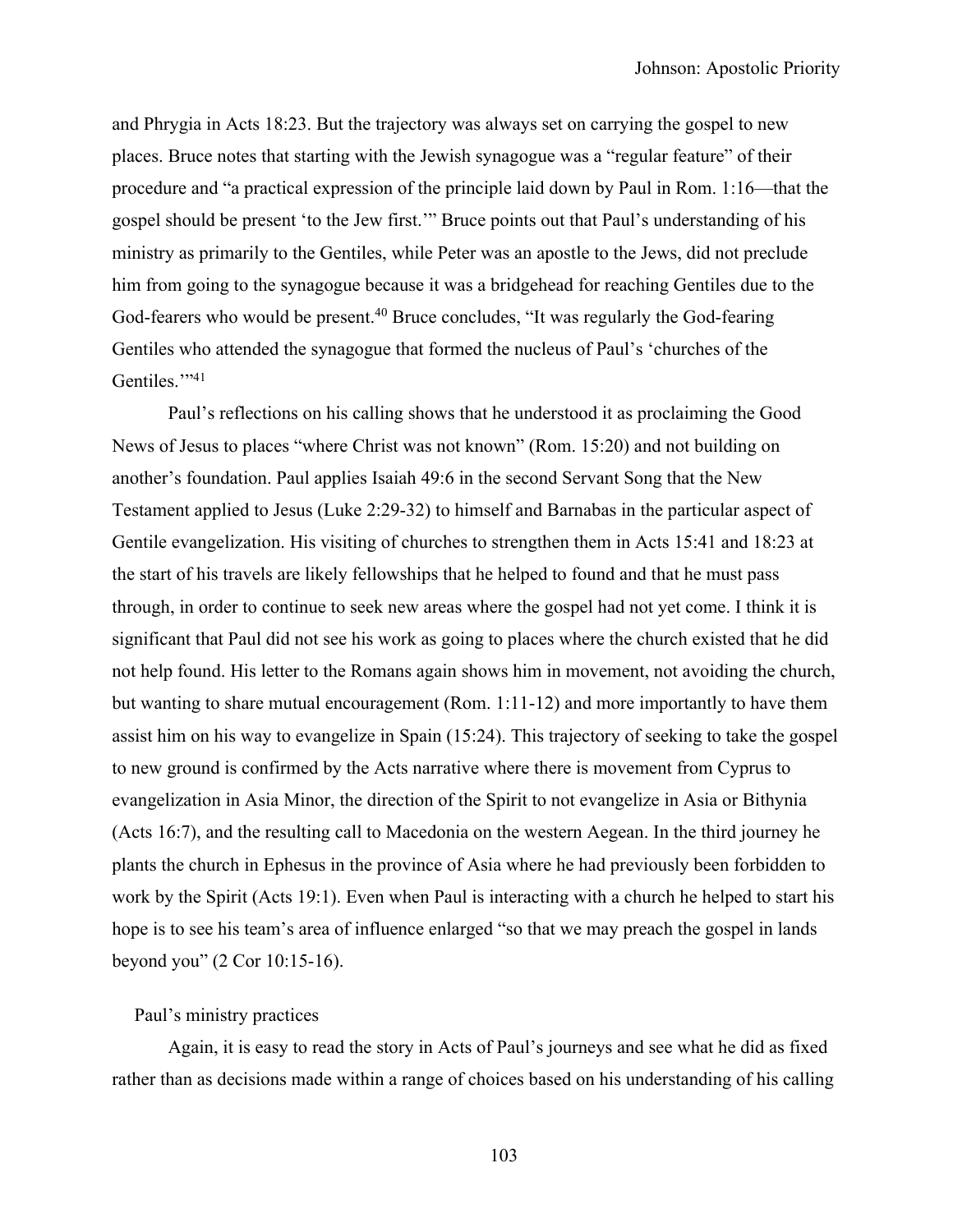and the guidance of the Spirit. As we have noted, Paul followed the direction of the Spirit, and when he arrived in each place, he proclaimed the gospel in public and private settings, with signs and wonders manifested. From those who believed, he formed house fellowships, and from both Acts and his letters, we see that local leadership was left in place before moving on (see Acts 14:23 on the first journey, Acts 20:13-37 meeting the Ephesian elders, Phil. 1:1, I Thess. 5:12-13 as examples). Paul also passed on a spirituality and self-understanding to the churches that equipped them with the ability to multiply and reproduce. Obrien says that although "the calling and gifts of Paul's converts were different from his own, the logic of the gospel demanded that they be committed to its ongoing dynamic advance."<sup>42</sup> Acts 19:10 indicates that Paul's daily discussions with disciples at the lecture hall of Tyrannus over two years led to the whole province of Asia hearing the word of the Lord. Reflecting later in his life on his labors, he can say in Rom. 15:19-20 that from Jerusalem to Illyricum, he had fully proclaimed the gospel of Christ. While there are differences of opinion on precisely what is meant by these two geographic places, Dunn notes that Illyricum was the northeast coast of the Adriatic and would mark the northwestern limit of Paul's missionary work.<sup>43</sup> The question must be asked, in what way had Paul "fully proclaimed" or as Dunn translates "completed the preaching of the gospel"? What happened at Ephesus suggests that Paul raised up disciples who were able to make other disciples. Dunn concludes:

He saw his work very much as the one who laid the foundation  $(v 20)$ ; and his strategy seems also to have included the encouraging of fellow workers to go out from the urban centers where he had established the work to the region around (Col 1:6-8; cf. Acts 19:10, 2 Cor 1:1). . ..So the claim to have reached the borders of Illyricum could refer to missionary work done at Paul's behest and with his encouragement and not just to his own personal mission.44

Newbigin observes that in Rom. 15:23, when Paul says there is no longer room for work in the regions that he had worked in, he did not mean that all the population was converted or all their social problems were solved.45 He says, "the point here is that [Paul] has completed his missionary task in the creation of believing communities in all the regions through which he has passed."46

I have already noted how Paul strengthened churches by visits and his letters also showed their ongoing relationships from a distance. It is in this continuing relationship with the churches that we see a difference in the way that Paul sees the primary task of the apostolic band and how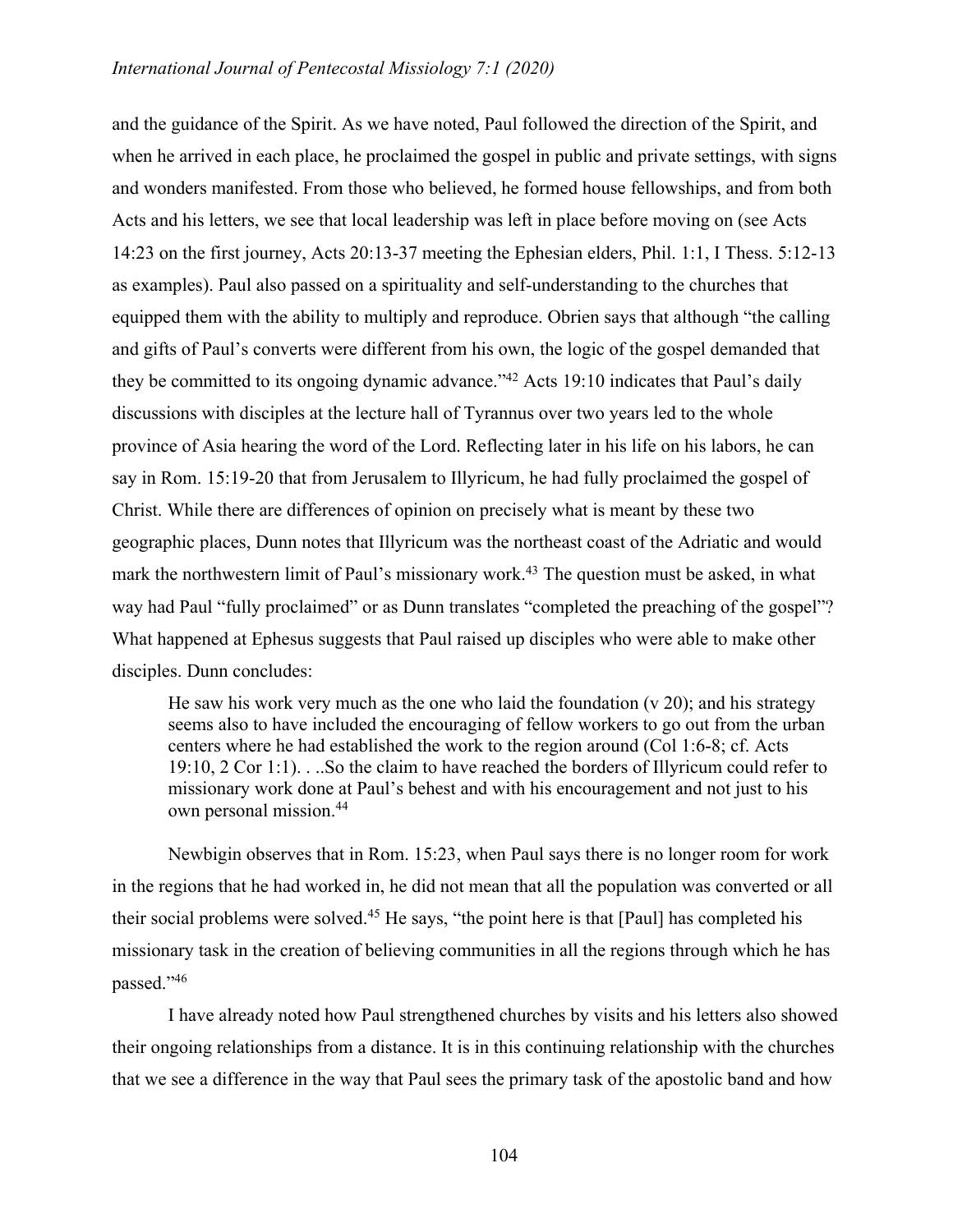local fellowships, as God's people in the world, are to live and engage their world. Winter's distinction between the local church and missionary band as redemptive structures can be seen in this material. Paul's call and interpretation of it and his practices show a narrow view of his task: to take the gospel where Christ is not known, and then to plant indigenous local fellowships with the ability to reproduce and multiply. But when it comes to what local churches are to be and do Paul shows that there is a broader arena that the church as God's people is to engage.

Often a narrow and focused view of cross-cultural mission, as planting the church among those who do not have the gospel, is seen as competing with or as antithetical to broader views where the gospel can be expressed in proclamation word or loving deeds. However, the two redemptive structures of local church and missionary band shows a complementary working together of the narrow and broad views: the missionary band has a narrow task of planting the church where it does not exist and giving it the full DNA of the people of God, and those local churches then engage their social worlds in the broader view that encompasses both word and deed.

While there were many social needs present as Paul moved throughout the empire, it is significant that he did not tackle them head on in his missionary band. He did not use them as starting points out of which he hoped to see people come to faith. However, when people believed, he both demonstrated and taught them that they were to express care and concern first within the family of God and beyond. In Acts 20:34-35 Paul shows that he personally modeled for the Ephesian church care for the *asthenes* (weak, which can refer to economic weakness and poverty), he is concerned that the church cares for widows (I Tim. 5:3-16), reminds the Galatians to do good to all people (Gal. 6:10), and advises Timothy that the rich in this present world are to be "rich in good deeds and to be generous and willing to share" (I Tim. 6:18). While Paul did not attack issues such as slavery and relations between men and women directly, his theological work challenged the dominant social views and eventually led to societal changes that today we take for granted. Life in Christ through the power of the Spirit and Jesus as Lord relativized all human relationships so that the human distinctions of Jew and Gentile, slave and free, male and female, patrons and clients, were erased.

Bruce Longenecker observes that when it comes to Paul, the conventional understanding is that the poor are peripheral to his main theological concerns.<sup>47</sup> However, his work on Paul's letters in relation to the poor reveals that "consistent trace of 'theological DNA' [which] show[s]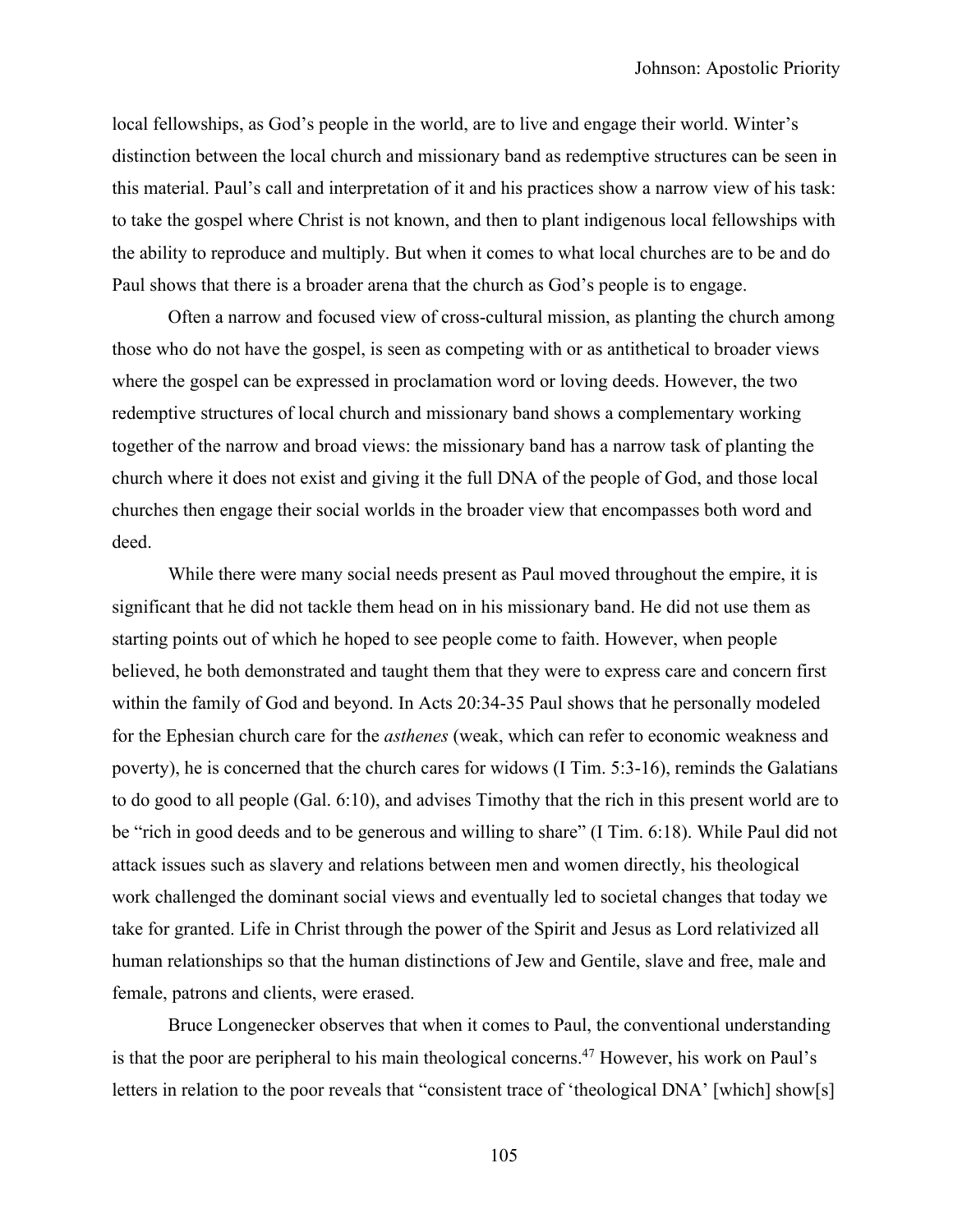Paul to have been uncompromising in promoting care for the poor."<sup>48</sup> Longenecker concludes from nine of Paul's letters and Luke's depiction of Paul in Acts that:

It is best to believe that Paul expected concern for the indigenous (and deserving) poor to be a hallmark of Jesus-groups that he founded…no doubt as an outworking of the story of Israel's deity of justice, refracted now through the story of the Galilean Jew who stood alongside the poor in the promise of divine blessing.<sup>49</sup>

His argument is that Paul saw care for the poor by his primarily Gentile communities of faith as "an expression and embodiment of the invading triumph of the deity of Israel who had made [H]imself known in the scripture of Israel, in the life, death[,] and resurrection of Jesus, and now through the Spirit/spirit that enlivened small groups of Jesus-followers."50

What we see here is that the local church/apostolic band distinction does not keep crosscultural workers from being involved at the personal or team level in expressing compassion in various ways as they pass on God's ethical vision for His people. They integrate word and deed into their lifestyle and participate with the local churches when with them. But it is clear they are not doing stand-alone social ministry; rather, their focus is to see local church movements formed that both evangelize and show care and compassion, serving as a prophetic voice and alternate community to the world around them.

Comparing the Pauline Mission Band with Proposals for a New Missionary Role

How do the current proposals for cross-cultural missionary work I overviewed above compare with what we see in the book of Acts and Paul's missionary band labors? While the new proposals feature shorter-term personnel primarily working on a project basis with the existing church in supportive, facilitative, and social roles, it is clear that the Pauline mission was about planting reproducing churches in places where they did not previously exist. The suggested change appears to be motivated by what sending base churches are interested in doing, rather than seeking to align with the trajectory of God's redemptive mission. It is also clear that Paul's work within the confines of the Roman Empire with shared language and culture was not at all "short-term" in the way that term is currently used. The logic of cross-cultural mission from the commissions in the Gospels and Acts demands language and cultural competence that cannot happen in short-term, project-oriented work.

When Paul or his mission band members worked with or communicated with the existing church, it was with churches they had planted or where his authority was accepted in his role as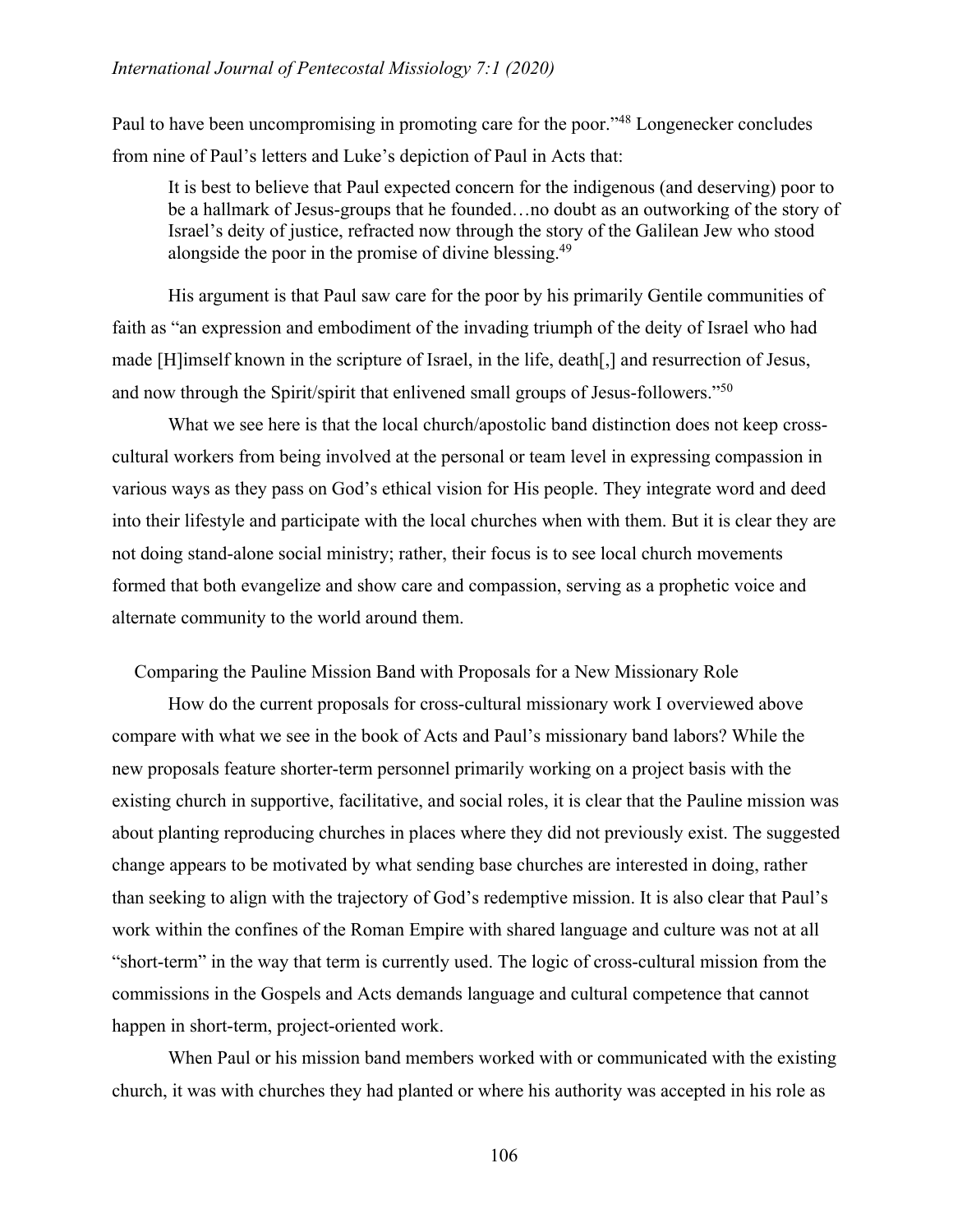apostle to the Gentiles. Continued relationship with local churches was in the interests of a robust indigeneity. Personal visits, letters, and team members worked with the goal of helping churches to be obedient to the faith and live as God's people under His rule, proclaiming the gospel and caring for the family of God and beyond. His movements were not forays for supporting and facilitating, nor was he some kind of specialist operating in settings where he was unfamiliar with the cultural dynamics in churches unknown to him. All this also shows that Paul was not a "global missionary" in the sense of bringing specialized training to help existing churches; all that he and his team members did grew out of their pioneer church planting labors.

While Paul was deeply concerned that the new churches expressed concern for the poor and marginalized in their midst and in the broader society, his mission band did not use social ministry as a starting point, nor did they operate social ministry on a standalone basis. They lived and participated in the churches they were with in an integrated fashion, both teaching and modeling care and concern for people. However, it was the local churches that were to express the compassion of Jesus rather than it being the primary work of the mission band.

Finally, many of these descriptions of what is happening in cross-cultural missions or suggestions as to how it should happen, are an attempt to help believers see themselves as part of God's mission, rather than being on the sidelines while professional missionaries do the work. Certainly Paul would affirm that all of God's people need to be participating fully in God's redemptive plan by the power of the Spirit, but he recognized a special apostolic role in the body of Christ that not all have (1 Cor. 12:27-31; Eph. 4:11) and that there is a need for people to be sent so that others can hear (Rom. 10:14-17). While this terminological issue was not on his radar or that of the churches, it seems unlikely that Paul's experience of his own calling and the work of his apostolic band would lead him to use the same terminology for local church members as for himself.

*Implications of the Paradigmatic Nature of the Pauline Mission for Current Cross-Cultural Work*

In this final section I explore some of the implications for current missions practice that grow out of seeing Paul's missionary labors as paradigmatic rather than being one style among many.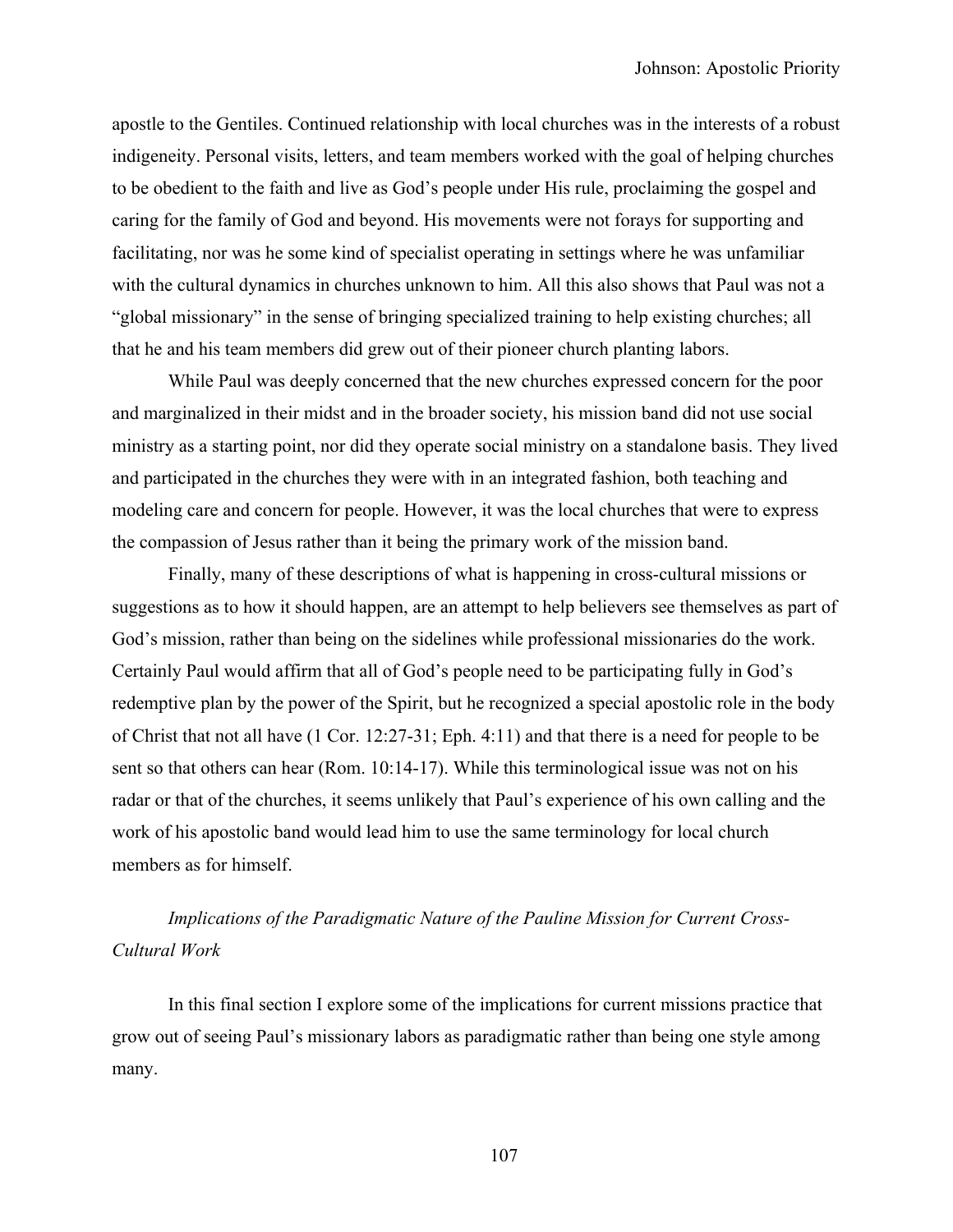The apostolic priority of planting the church among people groups where it does not exist is at the core of missionary labor and should remain our highest priority.

Putting it very simply, if Luke's tracing of the Pauline mission in Acts is to set a paradigm for the cross-cultural expansion of the gospel, then *cross-cultural ministry* should be seeking to do what Paul and his band did. In an environment where virtually everything qualifies as "mission," we should drill down and focus our efforts on identifying those with little access to the gospel and make church planting among such people groups our highest priority. All crosscultural work should align with the Biblical trajectory of the church being planted in all the cultural diversity of humanity.

Using the "priority" word makes a lot of people nervous, but priority does not mean that there is only one thing to do nor does it mean that other things are not important. If the church planting task among people groups that do not have access to the gospel is the central focus of the apostolic band, other kinds of cross-cultural ministry should *align* with that big Biblical vision. Alignment means that cross-cultural ministry expressions other than direct church planting should *entail* from that church planting goal. We have seen that Pauline church planting passed on multiplicative DNA to these fellowships. The goal was not a minimalist one of a handful of house churches but to see movements that extended the gospel much further than the original location. Planting robust indigenous church *movements* is a highly complex task. Think of all the kinds of cross-cultural work that flows from this goal: in additional to the initial proclamation of the gospel and founding of a fellowship there is discipling new converts, teaching them to obey all that Jesus has commanded, training leadership, helping the church to understand its role as God's people called to demonstrate in word and deed what God has done in Jesus Christ, encouraging them to function as God's temple and alternative community that lives under God's rule and are shining lights and prophetic voices to their social worlds, and coming full circle by sending their own cross-cultural workers to those without access to the gospel. All of these things grow out of that initial breakthrough in the planting of the church. There is a need for the ongoing presence of boots-on-the-ground, language and culturally competent laborers with multiple giftings that serve alongside the emerging church in humility.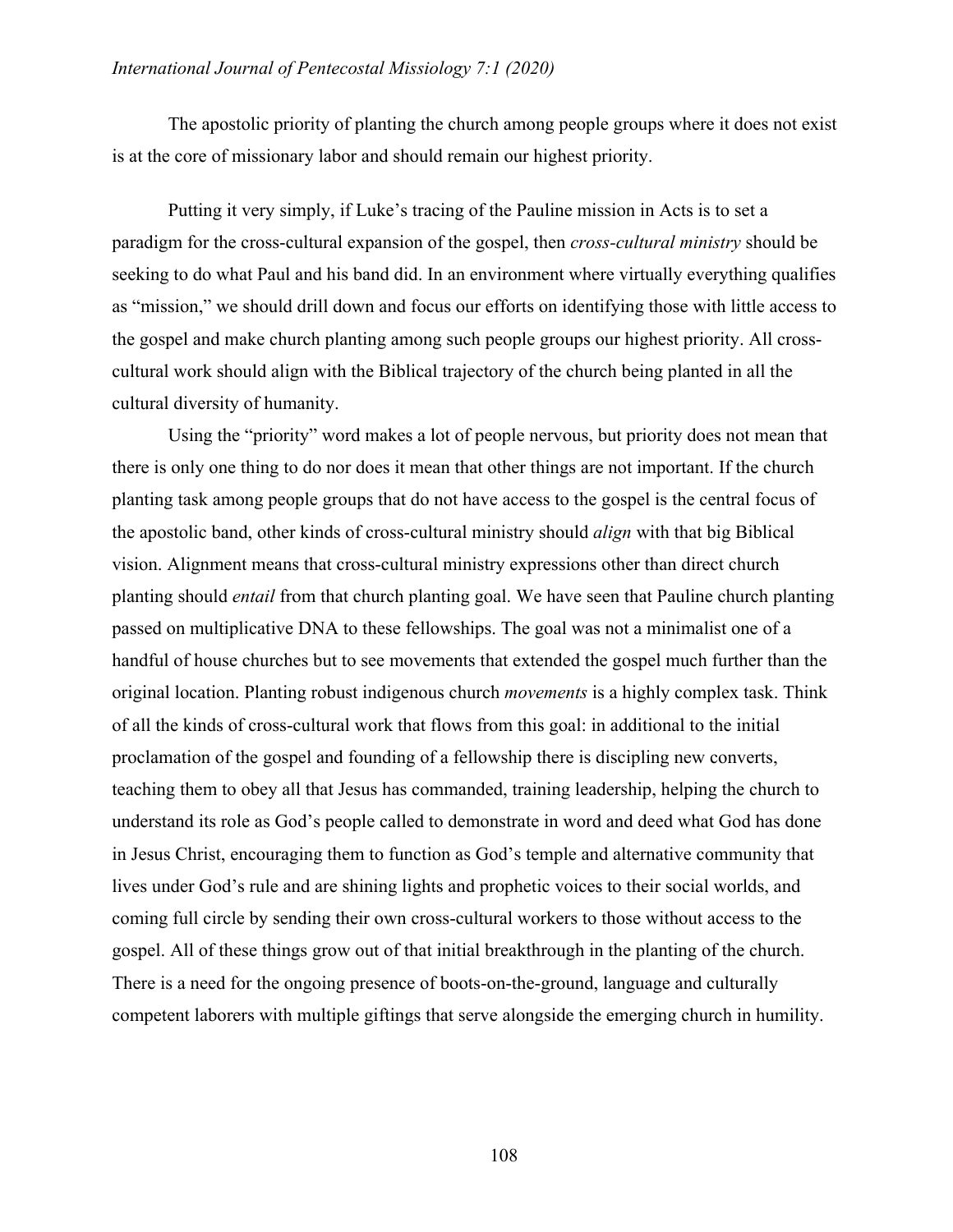Local church structures and apostolic band structures as redemptive structures are interdependent.

Some might struggle with the thought of there being two redemptive structures, because they feel it is the Church that is sent into the world, and in that view the apostolic band lies outside of the Church in some way. Another way to look at this fact is to use Paul's body metaphor in 1 Cor. 12, but to apply it to this situation. Everyone who is in Christ belongs to the body, but the body has different gifts distributed in it. Apostolic bands are made up of gifted people who can cross cultural boundaries to plant the church. Local churches have gifts within them to help build up God's people, including apostolic roles for people working monoculturally. Because these are *redemptive* structures, the Spirit works through both those who proclaim the gospel and bring people to the obedience of faith. The logic of the relationship is interdependent in that apostolic bands plant local church structures, and in turn, it is local church structures that nurture those who are called to go cross-culturally and send them forth.

Both redemptive structures need trained workers.

You cannot read Acts or the letters of Paul without coming away with the sense that there was structure, training, and some kind of leadership happening in both local churches and apostolic bands. I find it stunning that nobody argues that "everyone is a pastor," and yet assertions that "everyone is a missionary" are ubiquitous. I think we will do better if we say that all of God's people are sent into the world, and we are to use the gifts we are given from the Spirit, acknowledging that the more complex ministry tasks like shepherding God's people or working to evangelize and plant the church cross-culturally by their very nature all require training. People want their doctors and airline pilots to be elite in the sense of having excellent training for the complex tasks. It seems unreasonable to muddy the waters by saying everyone is a missionary, in light of the complexity of the cross-cultural task before us.

We need room for Spirit-empowered laser focused missionary bands AND Spirit-led cross-cultural contact.

To argue for a paradigmatic understanding of the missionary task based on the Pauline mission is not to put the Spirit in a box, as if He could not or would never use people outside of that framework. Acts shows us divine cross-cultural encounters that are one-time events, such as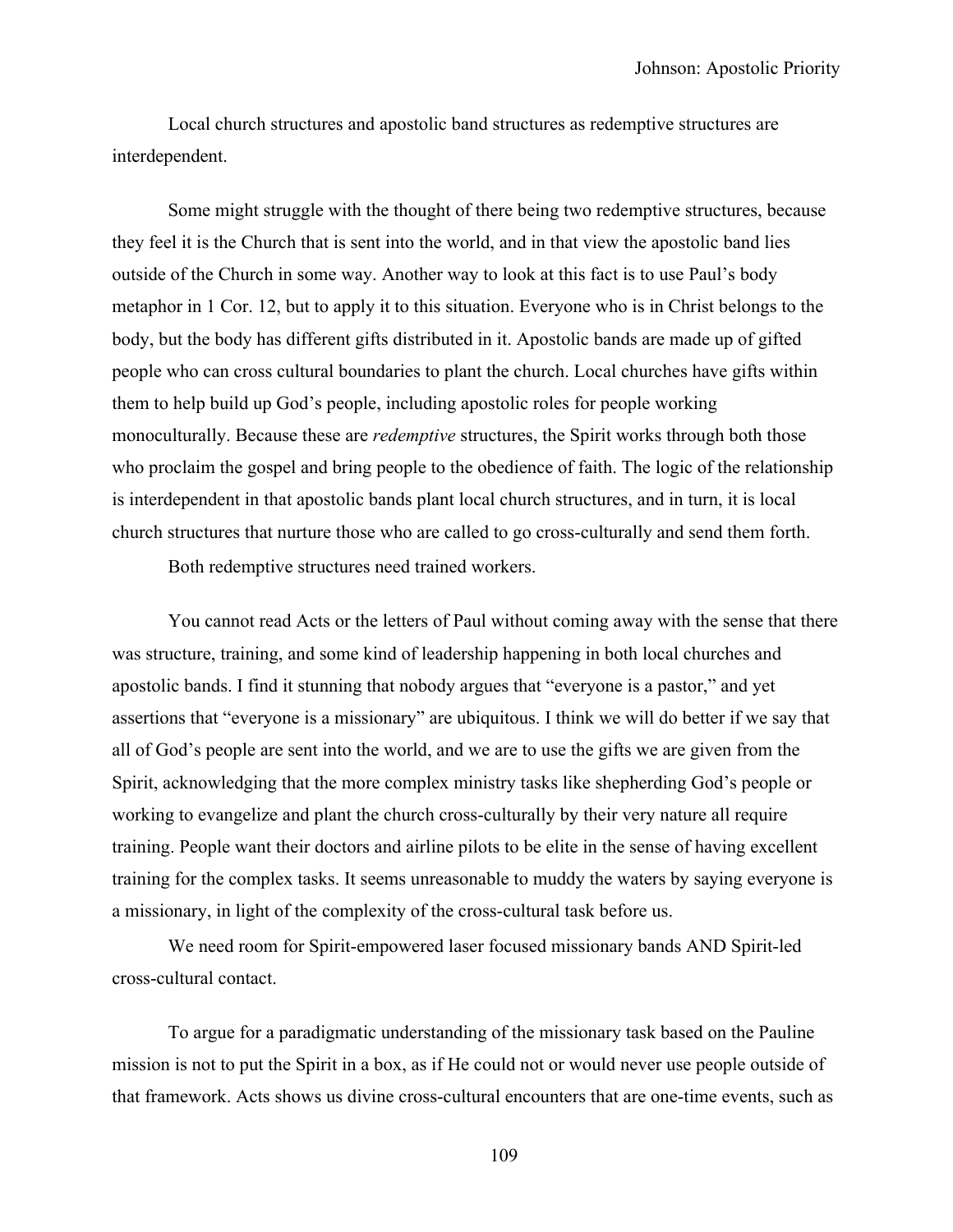Philip meeting the Ethiopian eunuch in Acts 8, cross-cultural encounters by Peter, an apostle whose primary work was monocultural among his own Jewish people but who the Spirit used to take the gospel to the Gentile Cornelius in Acts 10, and Paul's burden for his own people, although his primary calling was to Gentiles.

The emphasis to awaken the church to its missional responsibility, to those both geographically and culturally near and far, is a wonderful thing. Local Christians everywhere need to be ready for any encounter, to bear witness to and to lovingly serve people like them and people who are radically different from them. The Spirit today is using people who are moving in the world both voluntarily and involuntarily as they find themselves in different cultural settings. Our lives should always be participating through the Spirit, with God's mission and not just instrumentally using our relationship with the living God for our personal benefit.

Having said that however, we need to remember that dedicated missionary band structures are Biblically and historically the primary channel by which the gospel moves into new societies that lack access to the Good News.<sup>51</sup> Andrew Walls talks of the rise of voluntary missionary societies in the 18th century as a "fortunate subversion" of the church.<sup>52</sup> He notes how the classical forms of church government were seen as immutable in the 18th century but says, "it suddenly became clear that there were matters—and not small matters, but big matters, matters like the evangelization of the world—which were beyond the capacities of these splendid systems of gospel truth."<sup>53</sup> The new voluntary society missionary structure also subverted the power base of the church by releasing lay people and women into ministry in ways they could not have participated in at home. Walls says, "as the societies developed, people—whether clerical or lay, who had previously been of no particular significance in their churches—came to be of immense significance in the societies."<sup>54</sup> The irony is, considering the criticism today that missionary enterprise has created an elitist professionalized domain, these early societies were formed from non-elite populations. It was inside of the missionary societies, over time through experience and accumulated wisdom in the work, that training could increase the effectiveness of new cohorts of workers over the years. To have trained competent professionals in any field does not denigrate the work or participation of the non-professional; it just means they have different roles that are appropriate to their skill levels. The fact that there are professional airline pilots does not mean other people do not fly planes; to have professional doctors does not mean that others cannot help with sickness in some way; to have culturally competent and language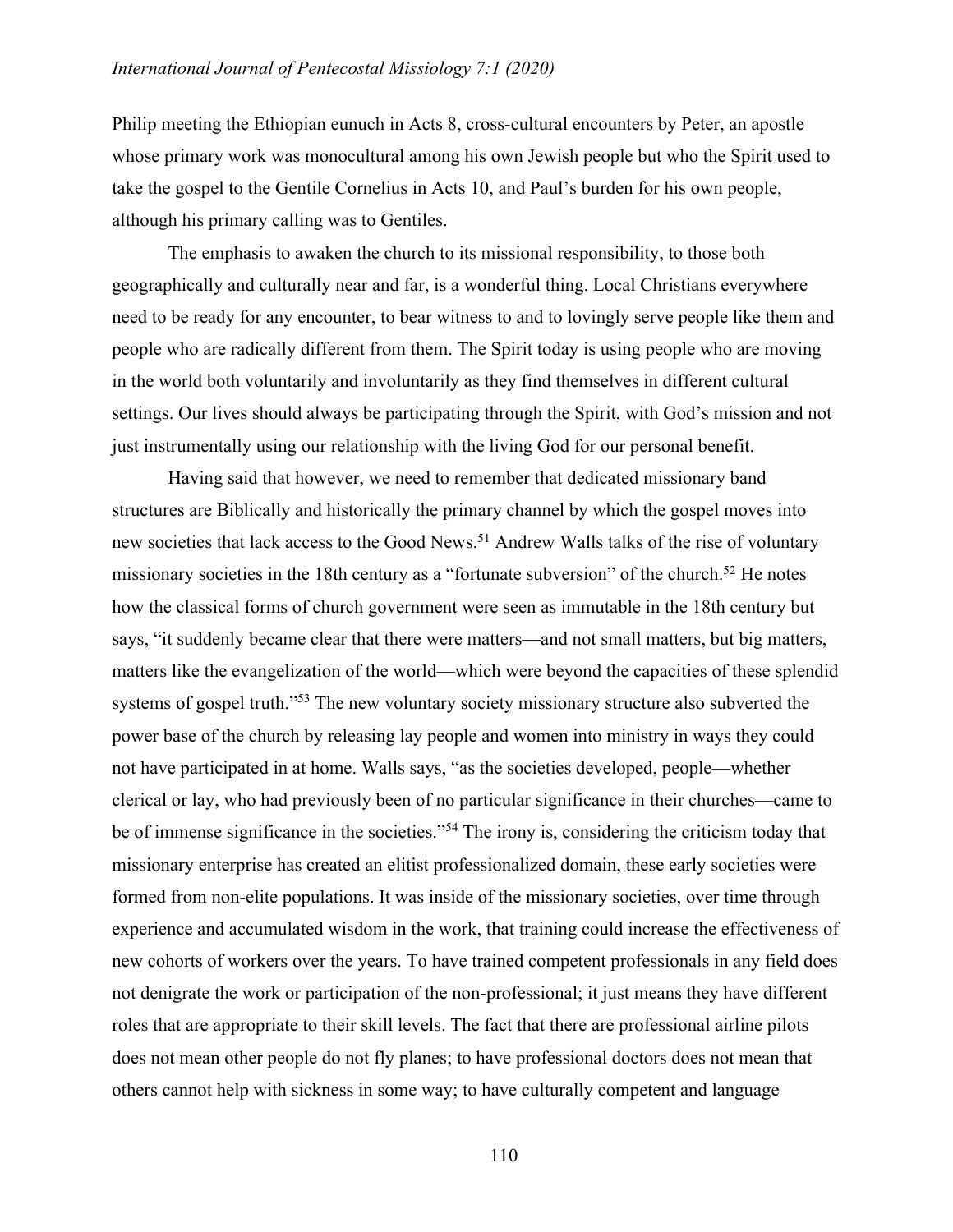capable workers planting and strengthening the church does not mean that others cannot participate. But in each of these illustrations, the *primary* labor to accomplish the task, whether it is the airline industry moving large numbers of people safely over distances, the medical field treating serious illnesses, or the complex task of proclaiming the gospel and planting the church cross-culturally, all actions are accomplished by a trained professional corps of workers.

Chris Wright draws on Newbigin's distinction between the *missional dimension* of all Christian life, meaning that "everything the church is and does should be connected in some way to our very reason for existence as the people of God" and when the church acts with *missional intention* where "it engages in specific actions and initiatives that are planned, resourced, and carried out with deliberate intention of bearing witness, in word and deed, to the good news of the kingdom of God."55 Cross-cultural contacts by local Christians, whether geographically near or far, needs to be undertaken with a missional dimension, but the broader task of planting the church among the *ethne* cannot be accomplished by that way alone, it requires missional intention through dedicated apostolic bands made up of linguistically and culturally competent workers.

### *Conclusion*

A wise pastor friend once told me that the more things change, the more we need to clarify what does not change. Sincere voices are telling us the world and the church are changing and the missionary enterprise needs to change with it. We will be wise if we take seriously their critique and cautions; but we also need to drill down on what does not change. God's redemptive plan for the world, which ends with redeemed people in all the diversity of humanity, remains unchanged, the Spirit's empowerment to bear witness to Jesus remains unchanged, and the apostolic priority to proclaim the gospel and plant the church where Jesus is not yet known remains unchanged. The need for linguistically and culturally competent Spirit-empowered workers that are boots-on-the ground working in apostolic bands among the people groups of the earth that have no access to the gospel and who work to develop and strengthen indigenous church movements remains unchanged. The need for local churches and movements living integrated lives in word and deed to their social worlds and who are open to the Spirit to use them in every situation with people like them or different than them remains unchanged. The distinction between the apostolic mission band and local church does not promote elitism but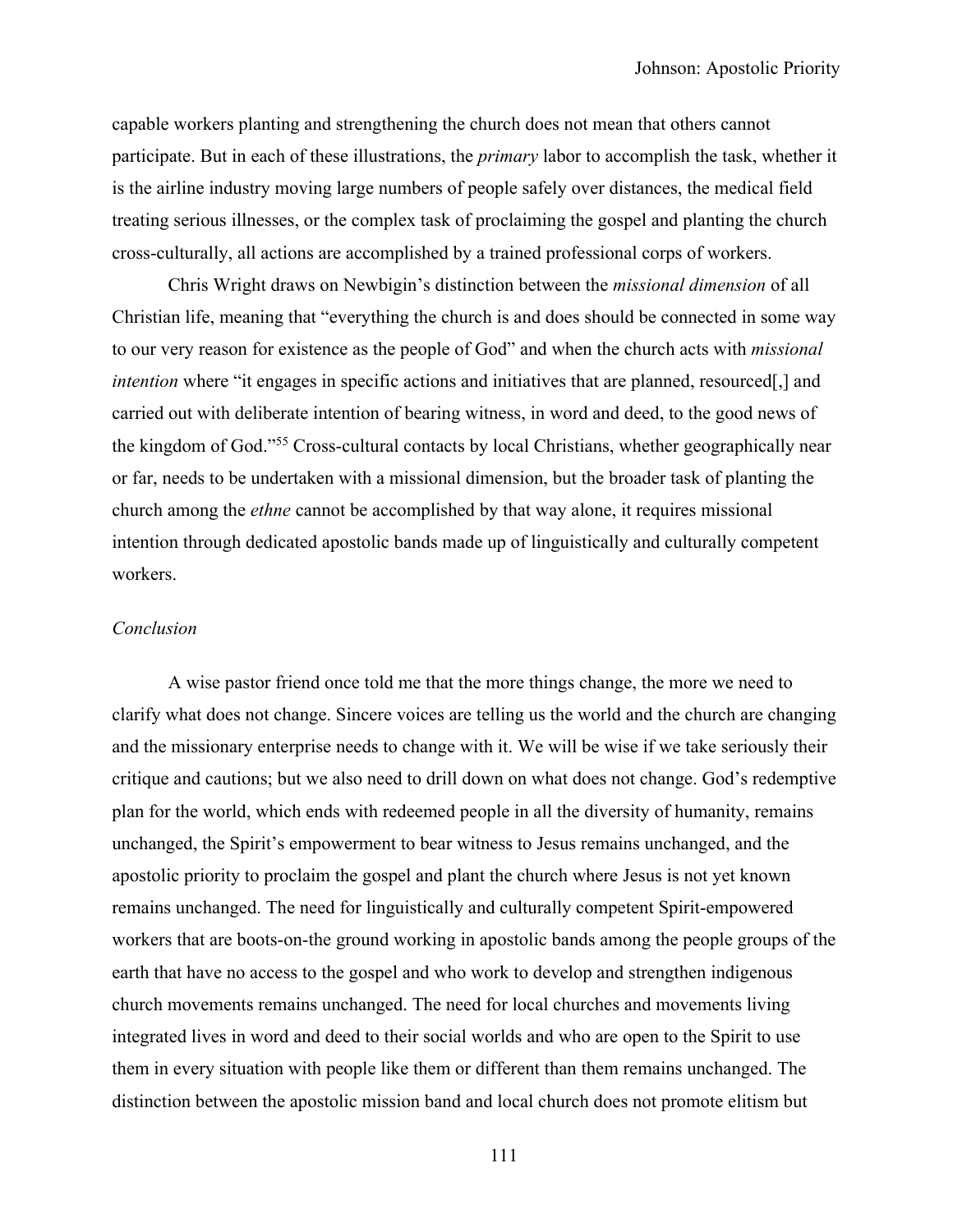rather provides channels to express giftings where they are most effective. It is these ongoing Biblical functions that remain unchanged and not current trends that need to be the bedrock upon which we build our cross-cultural ministry strategy and practices in any age. The task is great, and the workers are few, so we need all of God's people working in their giftings, in the structure best designed to see them flourish to bring in the harvest.

# *Bibliography*

- Adeney, Miriam. "Mcmissions: Short-Termers Have Their Place, but Not at the Expense of Career Missionaries." *Christianity Today* 11 November 1996 (1996): 24-25. https://www.christianitytoday.com/ct/1996/november11/6td014.html.
- Banks, Robert. *Paul's Idea of Community: The Early House Churches in Their Cultural Setting*. revised edition ed. Peabody, MA: Hendrickson, 1994.
- Bosch, David J. *Transforming Mission: Paradigm Shifts in Theology of Mission*. Vol. 16, 21 vols. 9 ed. American Society of Missiology Series. Maryknoll, NY: Orbis Books, 1991.
- Bruce, Frederick Fyvie. *The Book of Acts*. Revised ed. The New International Commentary on the New Testament, edited by Gordon D. Fee. Grand Rapids, Michigan: William B. Eerdmans, 1988.
- Deborst, Ruth Padilla. "An Integral Transformation Approach: Being, Doing and Saying." In *The Mission of the Church: Five Views in Conversation*, edited by Craig Ott, 41-67. Grand Rapids, Michigan: Baker Academic, 2016.
- Dunn, James. D. G. *Romans 9-16*. Vol. 38b. Word Biblical Commentary, edited by Bruce M. Metzger, David A. Hubbard, Glenn W. Barker, John D. W. Watts, Ralph P. Martin, James W. Watts, and Lynn Allan Losie. Dallas, Texas: Word Books, 1988.
- Glasser, Arthur F., Charles Van Engen, Dean S. Gilliand, and Shawn B. Redford. *Announcing the Kingdom: The Story of God's Mission in the Bible*. Grand Rapids, Michigan: Baker Academic, 2005.
- Ireland, Jerry Michael. "The Missionary Nature of Tongues in the Book of Acts." *PentecoStudies* 18, no. 2 (2019): 200-23.
- Johnson, Andy. *Missions: How the Local Church Goes Global*. 9marks: Building Healthy Churches. Wheaton, Illinois: Crossway, 2017.
- Longenecker, Bruce W. *Remember the Poor: Paul, Poverty and the Greco-Roman World*. Grand Rapids, Michigan: William B. Eerdmans Publishing Company 2010.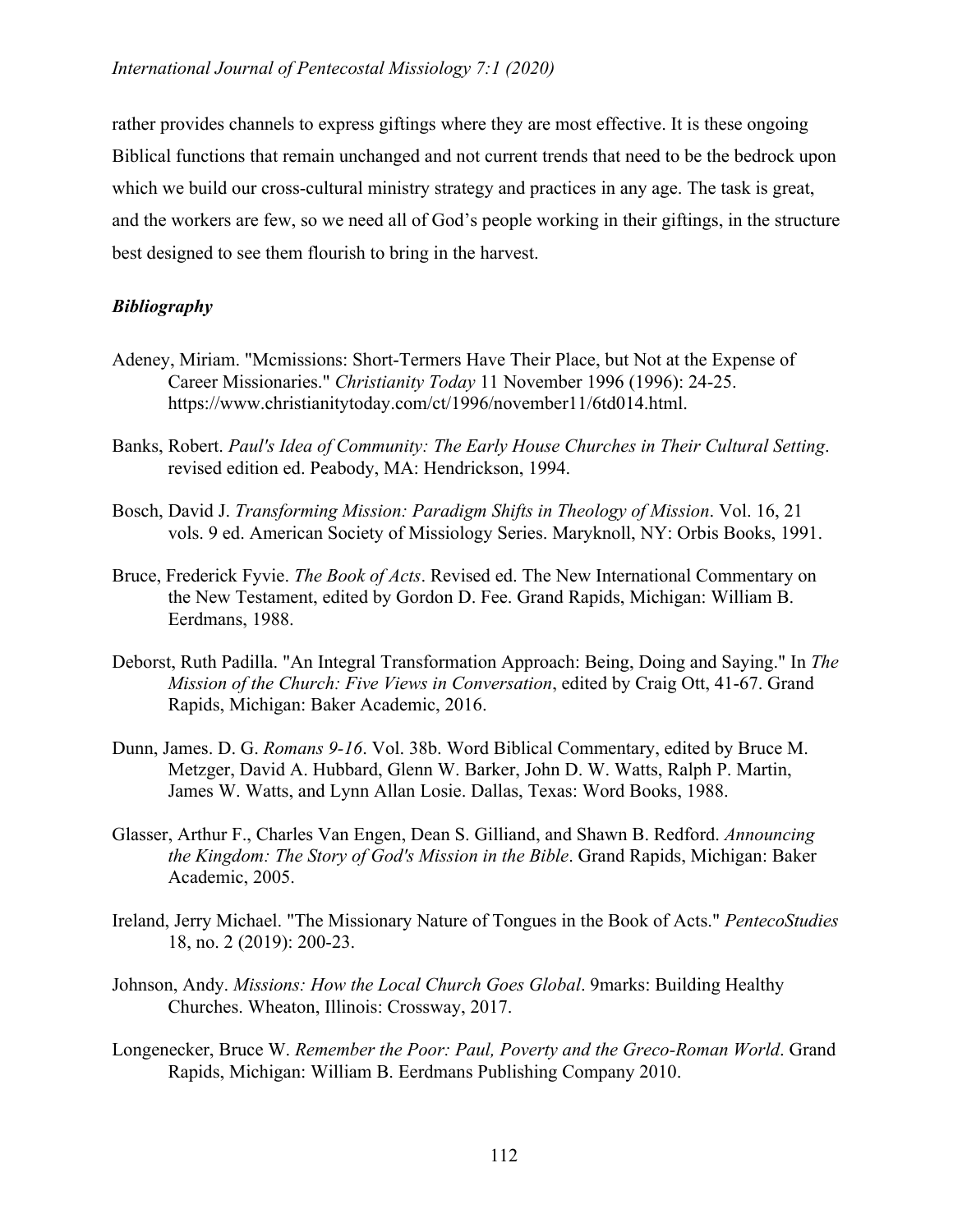- Ma, Wonsuk. *A 'Fuller' Vision of God's Mission and Theological Education in the New Context of Global Christianity*. The State of Missiology Today: Global Innovations in Christian Witness. Edited by Charles Van Engen. Downers Grove, Illinois: IVPAcademic, 2016.
- Newbigin, Lesslie. *The Gospel in a Pluralist Society*. Grand Rapids, Michigan: William B. Eerdmans, 1989.
- Newell, Marvin J. *Commissioned: What Jesus Wants You to Know as You Go*. Saint Charles, Illinois: ChurchSmart Resources, 2010.
- O'Brien, Peter T. *Gospel and Mission in the Writing of Paul: An Exegetical and Theological Analysis*. Grand Rapids, Michigan: Baker Books, 1995.
- Olsen, Andy and Bekah McNeel. "Don't Paint the Orphanage: After Years of Debate over the Merits of Short-Term Missions What Are We Left With?" *Christianity Today* 63, no. 7 (October 2019): 33-39.
- Ott, Craig, ed. *The Mission of the Church: Five Views in Conversation*. Grand Rapids, Michigan: Baker Academic, 2016.
- Padilla, C. Rene. "The Ebb and Flow of Kingdom Theology." In *Regnum Edinburgh 2010 Series*, edited by Beth Snodderly and A. Scott Moreau, Evangelical and Frontier Mission: Perspectives on the Global Progress of the Gospel, ed. Knud Jorgensen, Kirsteen Kim, Wonsuk Ma, and Tony Gray, 274-85. Oxford, UK: Regnum, 2011.
- Porter, Steve L., Felicia Heykoop, Barbara Miller, and Todd Pickett. "Spiritual Formation and the Social Justice Turn." *Christian Scholar's Review* XLIV, no. 3 (2015): 263-84.
- Poston, Larry. "Re-Thinking 'Career Missions' in Light of Paul the 'Short-Term Missionary'." *Global Missiology* (October 2008). GlobalMissiology.org.
- Priest, Robert J. "A New Era of Missions Is Upon Us." In *Regnum Edinburgh 2010 Series*, edited by Beth Snodderly and A. Scott Moreau, Evangelical and Frontier Mission: Perspectives on the Global Progress of the Gospel, ed. Knud Jorgensen, Kirsteen Kim, Wonsuk Ma, and Tony Gray, 294-304. Oxford, UK: Regnum, 2011.
- Sexton, James S., Jonathan Leeman, J. H. Christopher Wright, John Francke, and Peter Leithard, eds. *Four Views on the Church's Mission*. Edited by Stanley N. Gundry, Counterpoints Bible and Theology. Grand Rapids, Michigan: Zondervan, 2017.

Shellnutt, Kate. "Hq Trivial?" *Christianity Today* 62, no. 5 (2018): 17-18.

\_\_\_\_\_\_. "Making Missions Count: How a Major Database Tracked Thailand's Church-Planting Revival." *Christianity Today* 63, no. 3 (2019): 28-37.

Spitters, Denny and Matthew Ellison. *When Everything Is Missions*. Bottom Line Media, 2017.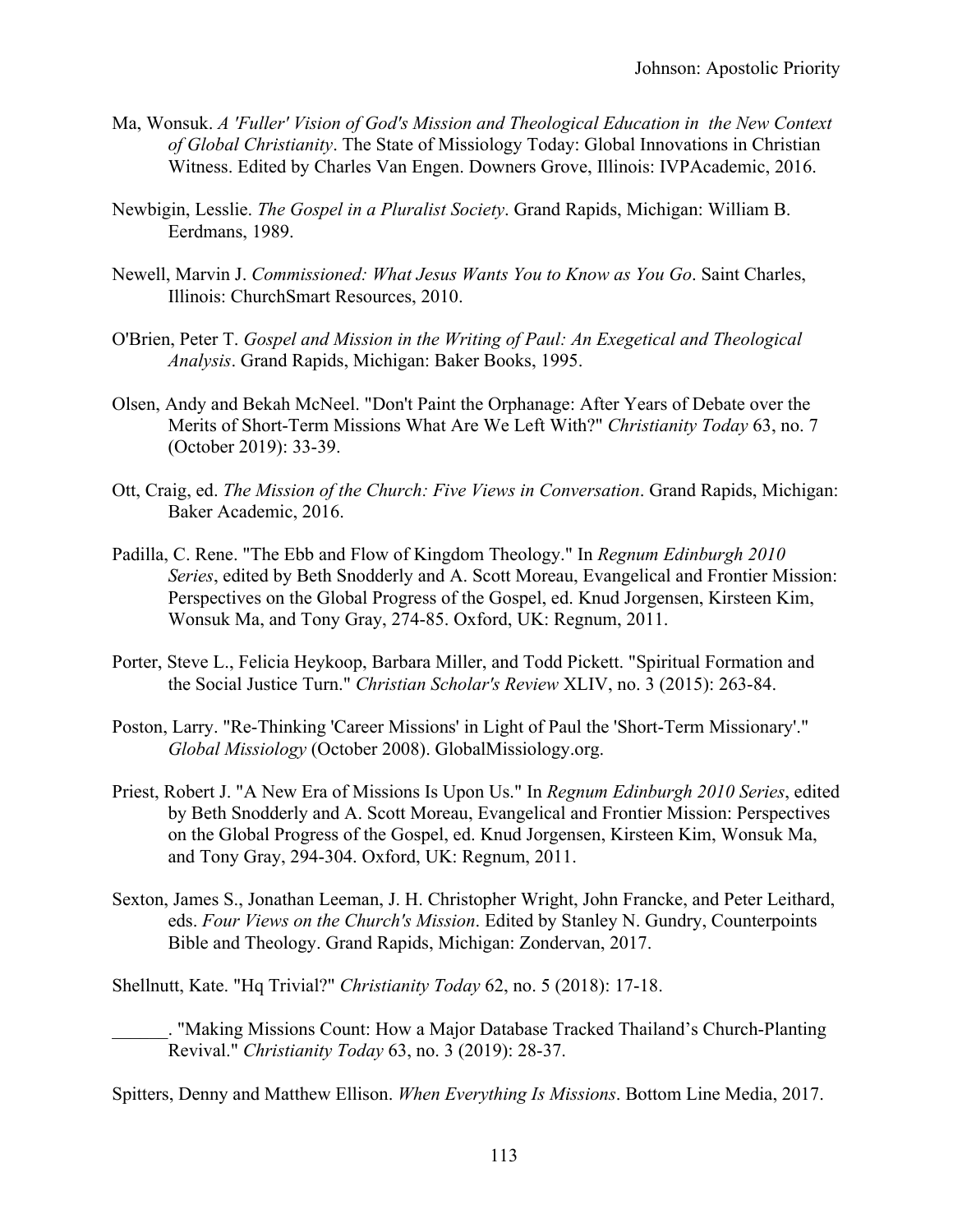- Stegemann, Ekkehard W. and Wolfgang Stegemann. *The Jesus Movement: A Social History of Its First Century*. Minneapolis, Minnesota: Fortress Press 1999.
- Stronstad, Roger. *The Charismatic Theology of St. Luke*. Peabody, MA: Hendrickson, 1984.
- Stroope, Michael W. . *Transcending Mission: The Eclipse of a Modern Tradition*. Downers Grove, Illinois: IVPAcademic, 2017.
- Walls, Andrew F. "Missionary Societies and the Fortunate Subversion of the Church." In *The Missionary Movement in Christian History: Studies in the Transmission of Faith*, 241-54. Maryknoll, NY: Orbis, 1996.
- Walls, Andrew F. and Cathy Ross, eds. *Mission in the 21st Century: Exploring the Five Marks of Mission*. Maryknoll, New York: Orbis, 2008.
- Waltrip, Blayne C. "The Global Missionary: The Emerging Roles of North American Missionaries in the Twenty-First Century." *International Journal of Pentecostal Missions* 6, no. 1 (2019): 42-53.
- Winter, Ralph D. "The Two Structures of God's Redemptive Mission." In *Perspectives on the World Christian Movement: A Reader*, edited by Ralph D. Winter and Steven C. Hawthorne, 220-30. Pasadena, CA: William Carey Library, 1999.
- Yeh, Allen. *Polycentric Missiology: Twenty-First-Century Mission from Everyone to Everywhere*. Downers Grove, Illinois: IVP Academic, 2016.

<sup>1</sup> David J. Bosch, *Transforming Mission: Paradigm Shifts in Theology of Mission*, 9 ed., vol. 16, 21 vols., *American Society of Missiology Series* (Maryknoll, NY: Orbis Books, 1991), 368-89.

<sup>2</sup> C. Rene Padilla, "The Ebb and Flow of Kingdom Theology," in *Regnum Edinburgh 2010 Series*, ed. Beth Snodderly and A. Scott Moreau, Evangelical and Frontier Mission: Perspectives on the Global Progress of the Gospel (Oxford, UK: Regnum, 2011), 276-80. and Robert J. Priest, "A New Era of Missions Is Upon Us," in *Regnum Edinburgh 2010 Series*, ed. Beth Snodderly and A. Scott Moreau, Evangelical and Frontier Mission: Perspectives on the Global Progress of the Gospel (Oxford, UK: Regnum, 2011). For a review of problems with the missionary enterprise see Michael W. Stroope, *Transcending Mission: The Eclipse of a Modern Tradition* (Downers Grove, Illinois: IVPAcademic, 2017), 1-30. Career cross-cultural workers will benefit from taking seriously the critiques of these writers about Western missionary enterprise. However there are a few things that need to temper that critique as well. First, Bosch acknowledges the attack of Christian mission from many directions, but reminds his readers that "throughout most of the church's history its empirical state has been deplorable" from Jesus' first circle of disciples on (*Transforming*, 518-519). He points out that we cannot limit mission to this "empirical project" but it is *missio Dei* that is mission (Ibid., 519). Chris Wright also pushes back on the condemnation of mission work in the modern era being predominantly Western, colonial and culture-homogenizing (James S. Sexton et al., eds., *Four Views on the Church's Mission*, ed. Stanley N. Gundry, Counterpoints Bible and Theology (Grand Rapids, Michigan: Zondervan, 2017), 143). He reminds readers of three things: Christian missionaries often resisted colonial powers, it was not just simple collusion, there are many forms of mission in the past that do not reflect that stereotype, such as the Syriac, Celtic, Moravian, and the more recent indigenous missions, and the fact that "the tendency to export cultural assumptions and domination are not confined to Western colonialism," as the same accusations are made and even recognized by some majority world sending. In my view it is wisdom to make a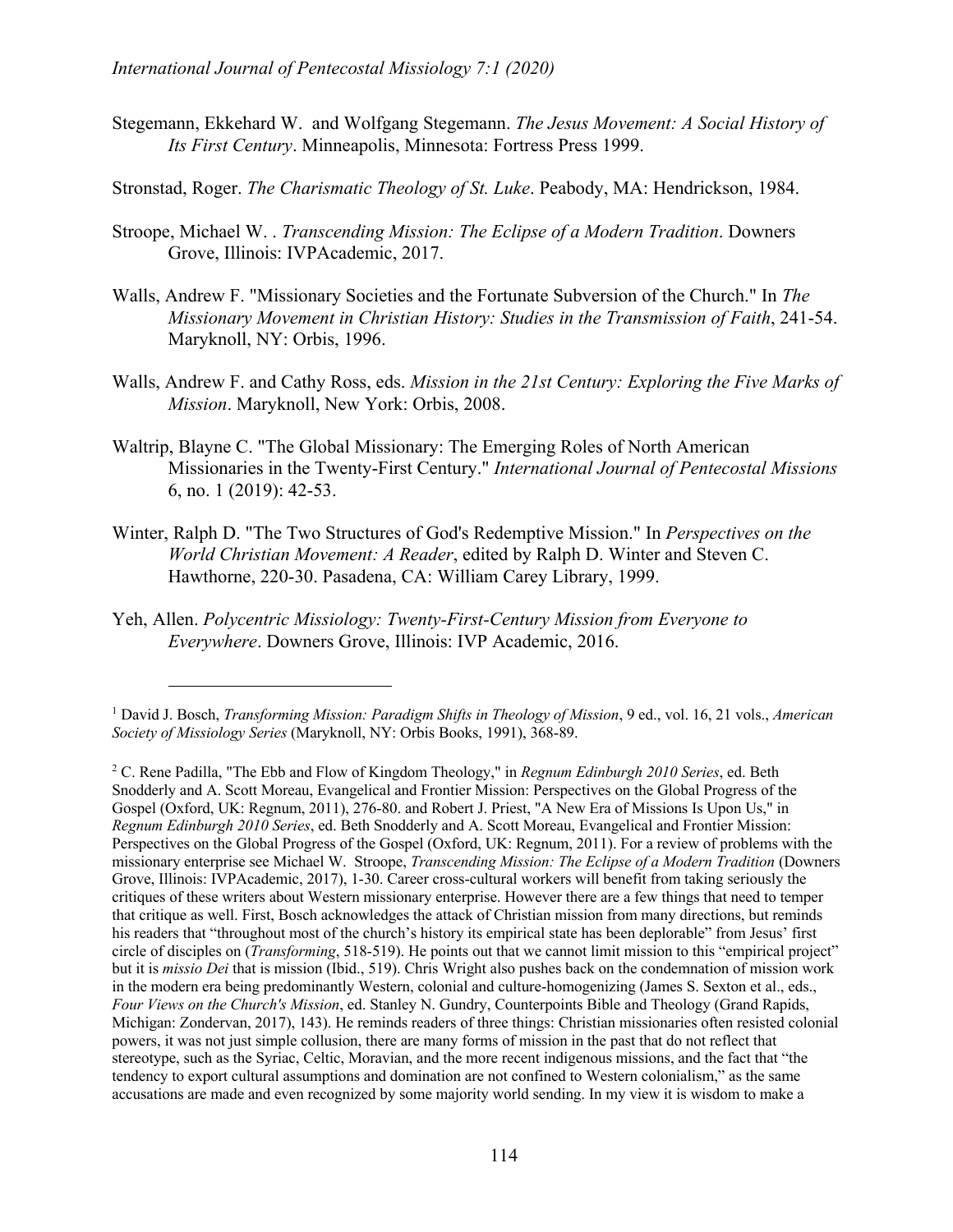distinction between Biblically mandated functions, such as taking the gospel to the world, from inappropriate practices and applications of God's people as they try to carry out that function in their era.

<sup>3</sup> For a detailed list of these changes see Priest, "*A New Era*," 296-301.

<sup>4</sup> Priest, in *Regnum Edinburgh 2010 Series*, 301.

<sup>5</sup> Allen Yeh, *Polycentric Missiology: Twenty-First-Century Mission from Everyone to Everywhere* (Downers Grove, Illinois: IVP Academic, 2016), 18.

<sup>6</sup> Ibid., 19.

<sup>7</sup> Ibid.

<sup>8</sup> Kate Shellnutt, "Making Missions Count: How a Major Database Tracked Thailand's Church-Planting Revival," *Christianity Today* 63, no. 3 (2019), 37.

<sup>9</sup> Kate Shellnutt, "HQ Trivial?," *Christianity Today* 62, no. 5 (2018), 18.

<sup>10</sup> Blayne C. Waltrip, "The Global Missionary: The Emerging Roles of North American Missionaries in the Twenty-First Century," *International Journal of Pentecostal Missions* 6, no. 1 (2019): 42.

<sup>11</sup> Wonsuk Ma, *A 'Fuller' Vision of God's Mission and Theological Education in the New Context of Global Christianity*, *The State of Missiology Today: Global Innovations in Christian Witness* (Downers Grove, Illinois: IVPAcademic, 2016), 92.

 $12$  Ibid.

<sup>13</sup> Ibid., 93.

<sup>14</sup> Ibid., 97.

<sup>15</sup> Ibid., 93-97.

<sup>16</sup> Ibid., 97.

<sup>17</sup> Andy Olsen and Bekah McNeel, "Don't Paint the Orphanage: After Years of Debate over the Merits of Short-Term Missions What Are We Left With?," *Christianity Today* 63, no. 7 (October 2019): 34.

<sup>18</sup> Priest, "*A New Era*," 298.

<sup>19</sup> Olsen and McNeel.

<sup>20</sup> Ibid., 35.

 $21$  Ibid.

<sup>22</sup> Larry Poston, "Re-Thinking 'Career Missions' in Light of Paul the 'Short-Term Missionary'," *Global Missiology* (October 2008), GlobalMissiology.org.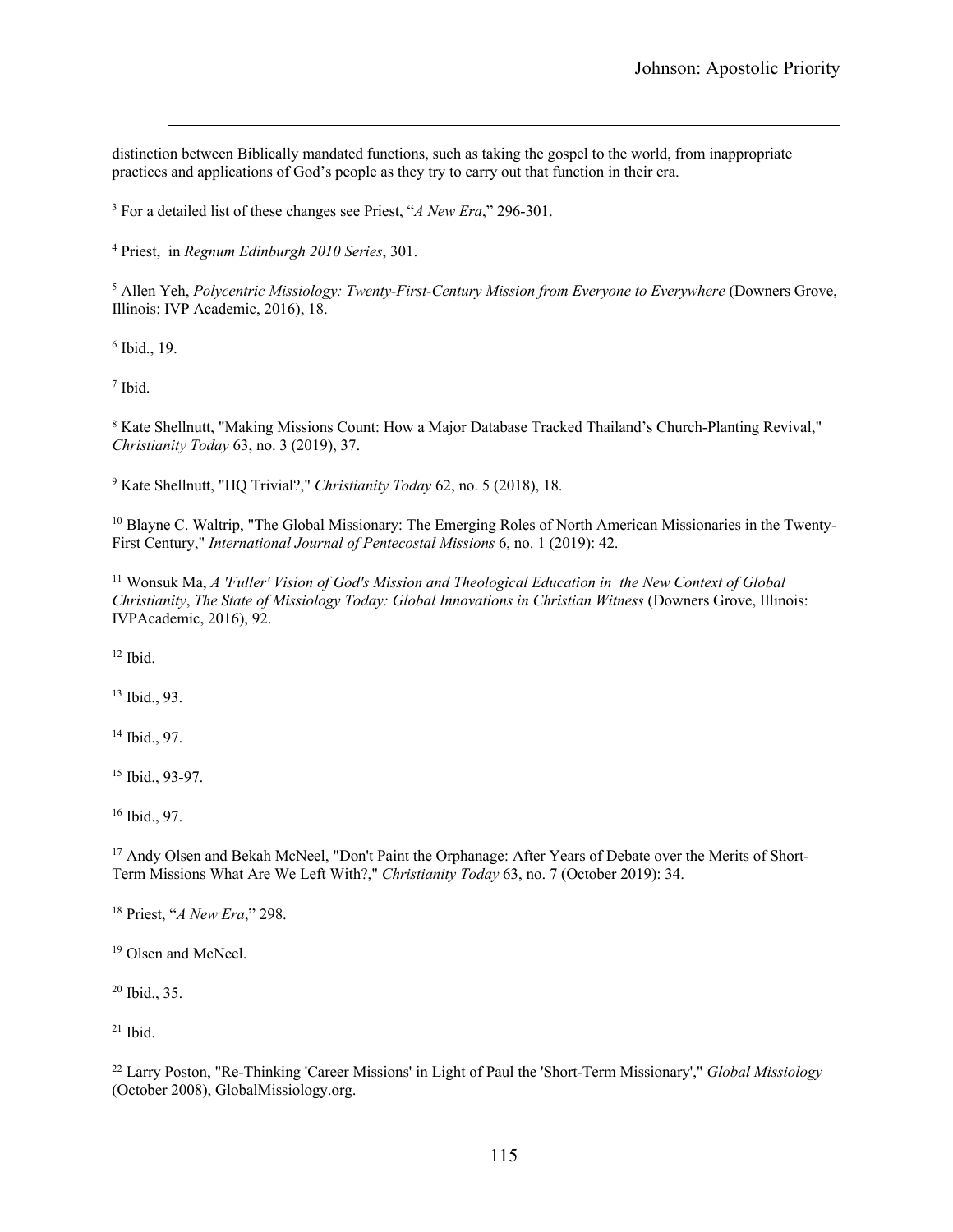<sup>23</sup> Steve L. Porter et al., "Spiritual Formation and the Social Justice Turn," *Christian Scholar's Review* XLIV, no. 3 (2015): 263.

<sup>24</sup> See how Marvin Newell sees a compelling unity in these commissions, given on five different occasions, and feels they serve as a charter for the church of all ages. Marvin J. Newell, *Commissioned: What Jesus Wants You to Know as You Go* (Saint Charles, Illinois: ChurchSmart Resources, 2010), 23-28.

<sup>25</sup> Ruth Padilla Deborst, "An Integral Transformation Approach: Being, Doing and Saying," in *The Mission of the Church: Five Views in Conversation*, ed. Craig Ott (Grand Rapids, Michigan: Baker Academic, 2016), 59.

 $^{26}$  For a perceptive critique of some of the problems with amateurization, see Lawrence Radcliffe, "A Field Worker" Speaks out About the Rush to Reach All Peoples," *Mission Frontiers* January-February (1998), accessed 26 July 2020, https://www.missionfrontiers.org/issue/article/a-field-worker-speaks-out. and Miriam Adeney, "Mcmissions: Short-Termers Have Their Place, but Not at the Expense of Career Missionaries," *Christianity Today* 11 November 1996 (1996), https://www.christianitytoday.com/ct/1996/november11/6td014.html.

<sup>27</sup> Ralph D. Winter, "The Two Structures of God's Redemptive Mission," in *Perspectives on the World Christian Movement: A Reader*, ed. Ralph D. Winter and Steven C. Hawthorne (Pasadena, CA: William Carey Library, 1999).

<sup>28</sup> Ekkehard W. Stegemann and Wolfgang Stegemann, *The Jesus Movement: A Social History of Its First Century* (Minneapolis, Minnesota: Fortress Press 1999), 286.

<sup>29</sup> Winter, "*The Two Structures*," 220-221.

<sup>30</sup> Robert Banks, *Paul's Idea of Community: The Early House Churches in Their Cultural Setting*, revised edition ed. (Peabody, MA: Hendrickson, 1994), 159-60.

<sup>31</sup> Ibid., 160-62, 69.

<sup>32</sup> Denny Spitters and Matthew Ellison, *When Everything Is Missions* (Bottom Line Media, 2017), 36. Dean Flemming in *Why Mission* makes a similar distinction: ". . .*mission*, from a broad perspective, is anchored in God's sweeping project to bring about salvation in every dimension. . . .the mission of God's people is no less than a participation in the mission of the triune God (the *missio Dei*), a mission that is as wide as creation itself" (Nashville: Abingdon Press, 2015), xviii.

<sup>33</sup> Andrew F. Walls and Cathy Ross, eds., *Mission in the 21st Century: Exploring the Five Marks of Mission* (Maryknoll, New York: Orbis, 2008). James S. Sexton et al., eds., *Four Views on the Church's Mission*, ed. Stanley N. Gundry, Counterpoints Bible and Theology (Grand Rapids, Michigan: Zondervan, 2017). Craig Ott, ed. *The Mission of the Church: Five Views in Conversation* (Grand Rapids, Michigan: Baker Academic, 2016). Andy Johnson, *Missions: How the Local Church Goes Global*, *9marks: Building Healthy Churches* (Wheaton, Illinois: Crossway, 2017). See Chapter 12 Elements of an Emerging Ecumenical Missionary Paradigm in Bosch.

<sup>34</sup> Arthur F. Glasser et al., *Announcing the Kingdom: The Story of God's Mission in the Bible* (Grand Rapids, Michigan: Baker Academic, 2005), 301.

<sup>35</sup> Jerry Michael Ireland, "The Missionary Nature of Tongues in the Book of Acts," *PentecoStudies* 18, no. 2 (2019): 209.

<sup>36</sup> Ibid.

<sup>37</sup> W. Paul Bowers, "Mission," in *Dictionary of Paul and His Letters*, ed. Gerald F. Hawthorne and Ralph P. Martin (Downers Grove, IL: InterVarsity, 1993), 609.